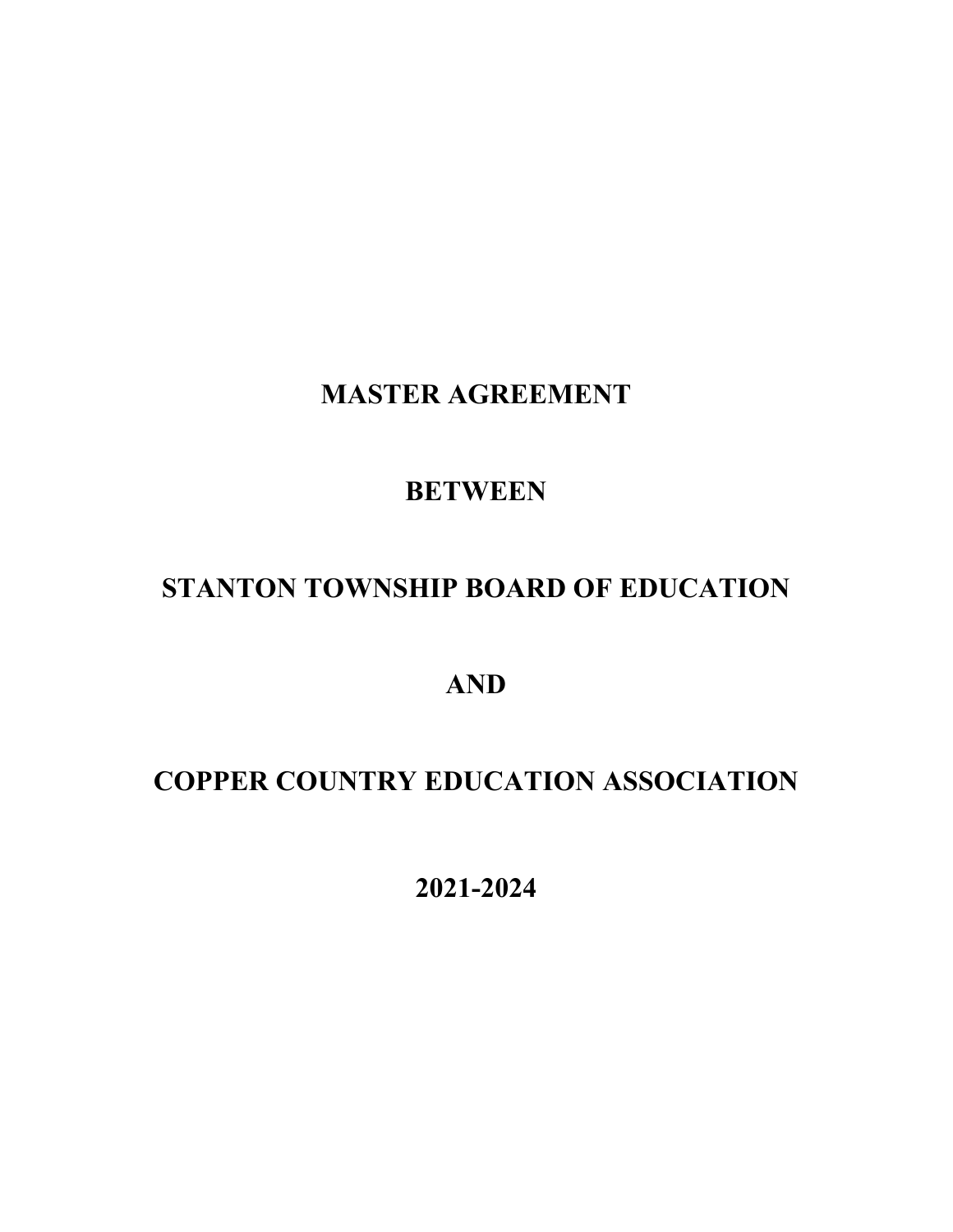# **TABLE OF CONTENTS**

| <b>Article 1</b>             | Recognition                                        | $\mathbf{3}$            |
|------------------------------|----------------------------------------------------|-------------------------|
| <b>Article 2</b>             | <b>Board Rights</b>                                | $\overline{\mathbf{4}}$ |
| <b>Article 3</b>             | <b>Association Rights</b>                          | 6                       |
| <b>Article 4</b>             | <b>Teacher Rights</b>                              | $\overline{7}$          |
| <b>Article 5</b>             | <b>Teaching Hours and Class Loads</b>              | 8                       |
| Article 6                    | <b>Teaching Conditions</b>                         | 10                      |
| <b>Article 7</b>             | <b>Professional Qualifications and Assignments</b> | 11                      |
| <b>Article 8</b>             | <b>Paid Leaves</b>                                 | 12                      |
| <b>Article 9</b>             | <b>Leave of Absence Without Pay</b>                | 15                      |
| <b>Article 10</b>            | <b>Personal File</b>                               | 17                      |
| <b>Article 11</b>            | <b>Professional Compensation</b>                   | 18                      |
| <b>Article 12</b>            | <b>Insurance Benefit</b>                           | 19                      |
| <b>Article 13</b>            | <b>Professional Grievance Procedure</b>            | 24                      |
| <b>Article 14</b>            | <b>Seniority</b>                                   | 26                      |
| <b>Article 15</b>            | <b>Severance Pay</b>                               | 27                      |
| <b>Article 16</b>            | <b>Professional Development</b>                    | 28                      |
| <b>Article 17</b>            | <b>Mentor Teachers</b>                             | 29                      |
| <b>Article 18</b>            | <b>Student Discipline and Teacher Protection</b>   | 30                      |
| <b>Article 19</b>            | <b>Retirement Incentive</b>                        | 31                      |
| <b>Article 20</b>            | <b>NCLB Committee</b>                              | 32                      |
| <b>Appendix A--</b>          | <b>Teacher Salary Schedules</b>                    | 33                      |
| <b>School Calendar</b>       |                                                    | 37                      |
| <b>Duration of Agreement</b> |                                                    | 38                      |
| <b>Grievance Report Form</b> |                                                    | 39                      |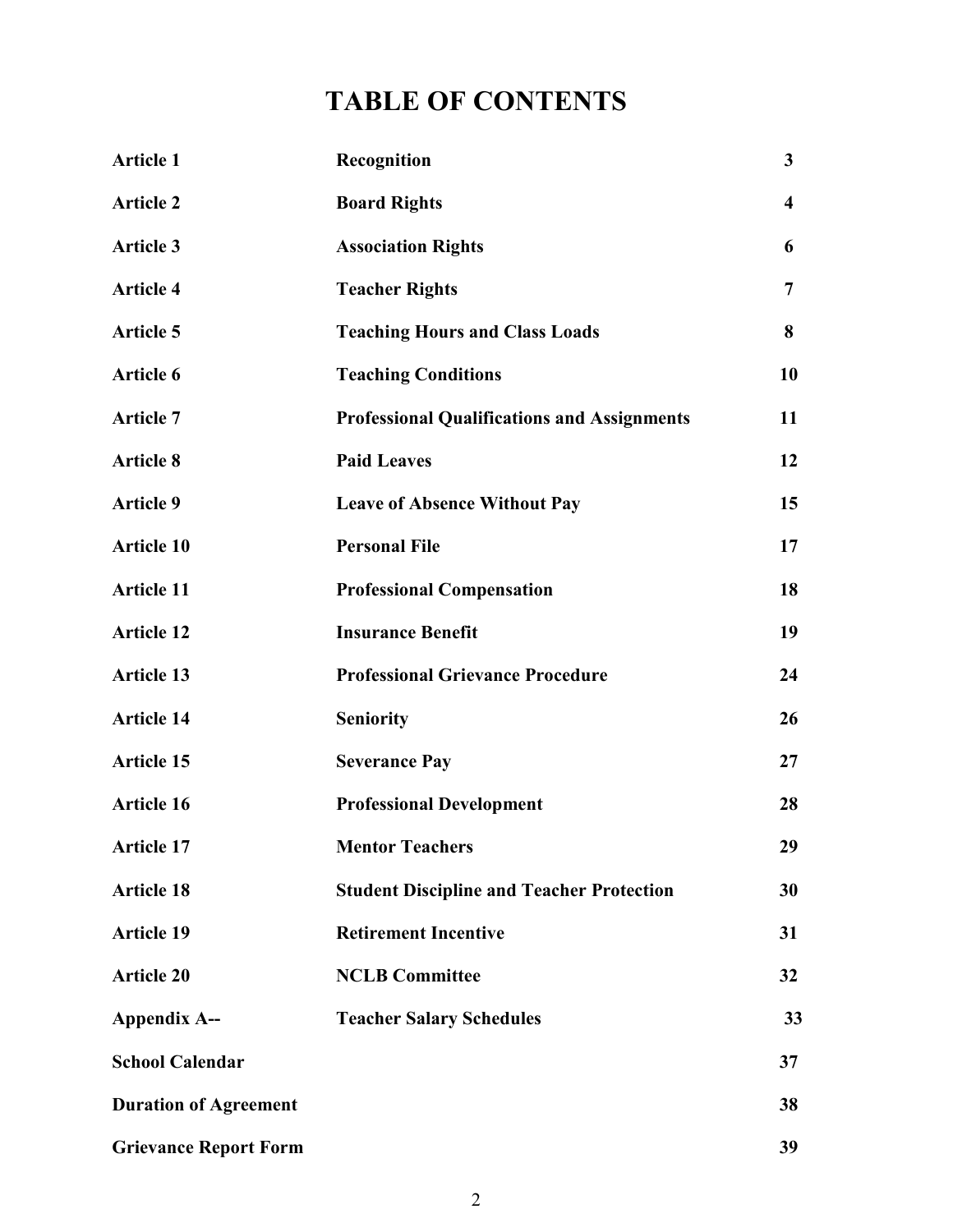#### **RECOGNITION**

The Board hereby recognizes the Copper Country Education Association as the exclusive bargaining representative as defined in Section II of the Michigan Public Employment Relations Act, for all certified professional personnel under contract or employed by the Board, excluding those whose primary duty is that of supervision of professional personnel, clerical and office personnel, food service, custodial personnel, and bus drivers, substitutes, and all other employees.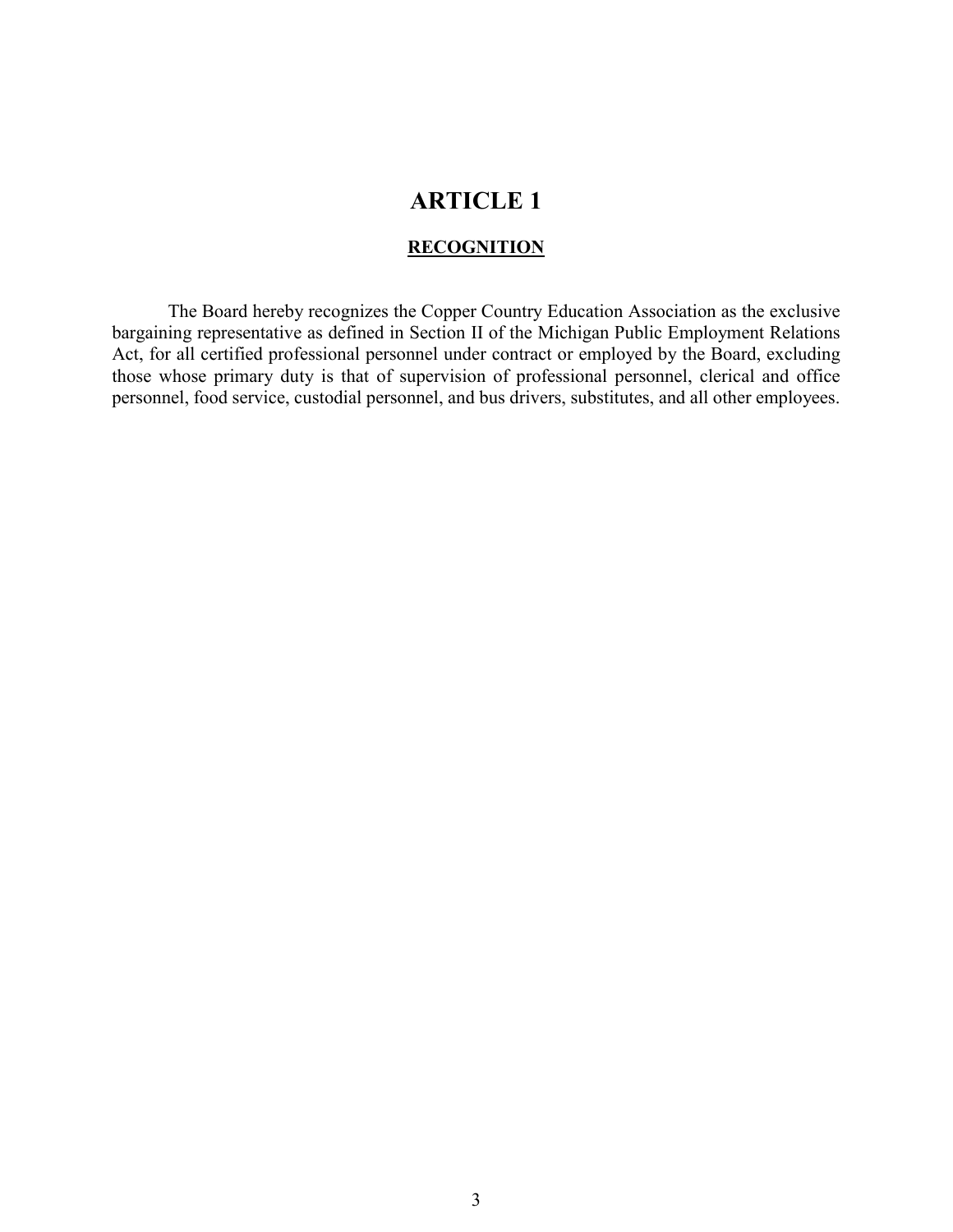### **BOARD RIGHTS**

The Board, on its own behalf and on behalf of the electors of the district, hereby retains and reserves unto itself all powers, rights, authority, duties, and responsibilities conferred upon and vested in it by the law and constitution of the State of Michigan and/or the United States.

The Stanton Township Schools are a general powers school district in accordance with Public Act 289 of 1995, Public Act 451 of 1976, M.C.L. 380.11a, as amended.

- A. Such rights shall include by way of illustration and not by way of limitation, the right to:
	- 1. Manage and control its business, its equipment, and its operations, and to direct the working forces and affairs of the school district.
	- 2. Continue its rights, policies and practices of assignment, and direction of its personnel, determine the number of personnel and scheduling of all the foregoing, but not in conflict with the specific provisions of the Agreement.
	- 3. The right to direct the working forces, including the right to hire, promote, suspend, and discharge employees, transfer employees, assign work or duties of employees, determine the size of the work force and to lay off employees.
	- 4. Determine the services, supplies, and equipment necessary to continue its operations and to determine all methods and means of distributing, disseminating, and/or selling its services, methods, schedules and standards of operation, the means, methods, and processes of carrying on the work.
	- 5. Adopt reasonable rules, policies, and regulations.
	- 6. Determine the number and location of relocation of its facilities, including the establishment or relocations of new schools, buildings, departments, divisions, or subdivisions thereof.
	- 7. Determine the financial policies, including all accounting procedures.
	- 8. Determine the size of the management organization, its functions, authority, amount of supervision, and table of organizations.

The exercise of these powers, rights, authorities, duties, and responsibilities by the Board shall be limited only by the specific and expressed terms of this Agreement and then only to the extent such specific and expressed terms hereof are in accordance with state and federal laws. It is further understood that the above rights are not to be interpreted as abridging or conflicting with any specific provisions of this Agreement unless any provision or application of this Agreement prohibits the District from complying with State or Federal Laws.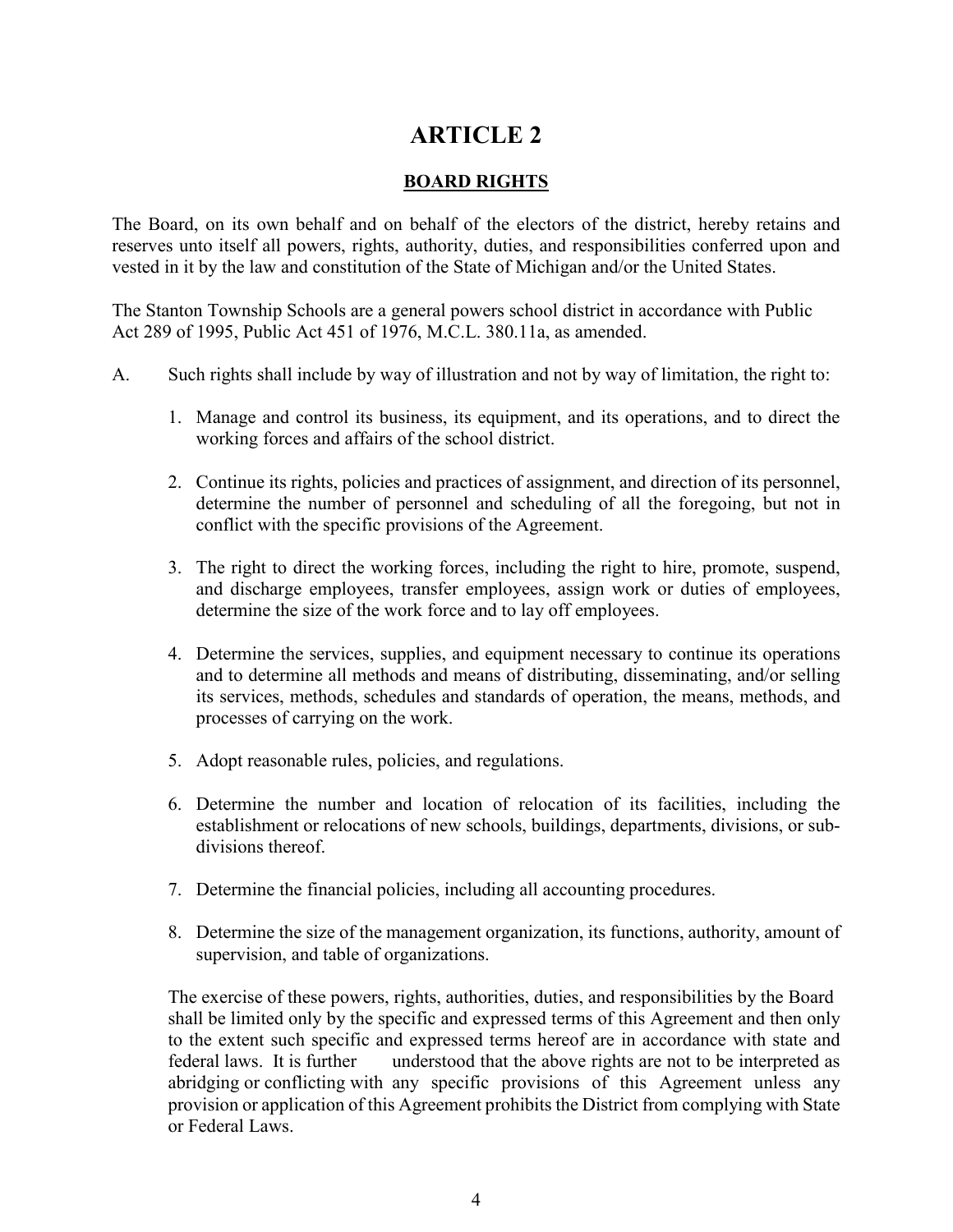- B. Should an unforeseen change in legislation, working conditions, or positions in the District occur during the term of this Agreement, the parties may mutually agree to negotiate the item of concern.
- C. It is understood by the parties that the establishment of new positions in the District shall be subject to negotiation between the parties.
- D. An emergency manager appointed under the local government and school district fiscal accountability act may reject, modify or terminate the collective bargaining agreement as provided within the local government and school district fiscal accountability act.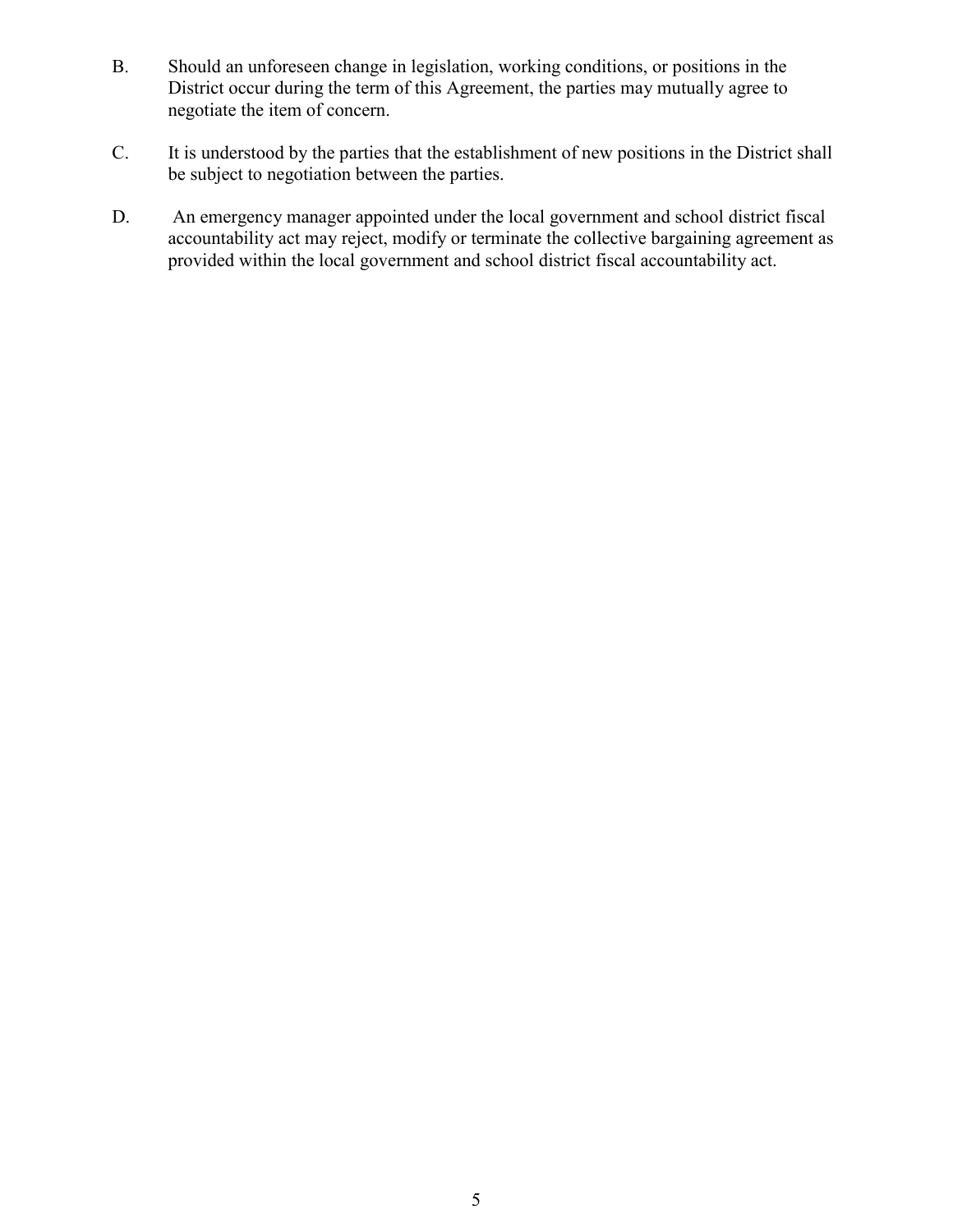#### ASSOCIATION RIGHTS

- A. Pursuant to the provisions of the Michigan Public Employment Relations Act, the Board hereby agrees that every one of the employees of the Board shall have the right freely to organize, join, and support the Association, for the purpose of engaging in collective bargaining or negotiation and other concerted activities for mutual aid and protection. As a duly elected body exercising governmental power under color of law of the State of Michigan, the Board undertakes and agrees that it will not directly or indirectly discourage, deprive, or coerce any teacher in the enjoyment of any rights conferred by the provisions of the Michigan Public Employment Relations Act, or other laws of Michigan, or the constitutions of Michigan and the United States; that it will not discriminate against any teacher with respect to hours, wages, or any terms or conditions of employment, by reason of his membership in the Association, his participation in any activities of the Association or collective professional negotiations with the Board, or his institution of any grievance, complaint or proceeding under this Agreement or otherwise with respect to any terms or conditions of employment.
- B. The Association and its members shall have the right to use school building facilities at all reasonable hours for meetings. No teacher shall be prevented from wearing insignia, pins or other identification of membership in the Association either on or off school premises. Bulletin boards and other established media of communication shall be made available to the Association and its members. The Association and its members shall also be entitled to use school equipment and supplies as needed. The Association shall reimburse the District for any reasonable cost incurred in using the building, equipment, and/or supplies.
- C. The Board agrees to furnish to the Association in response to reasonable request from time to time all available information concerning the financial resources of the District, tentative budgetary requirements in allocations, and such other information as will assist the Association in developing intelligent, accurate, informed, and constructive programs on behalf of the teachers and their students.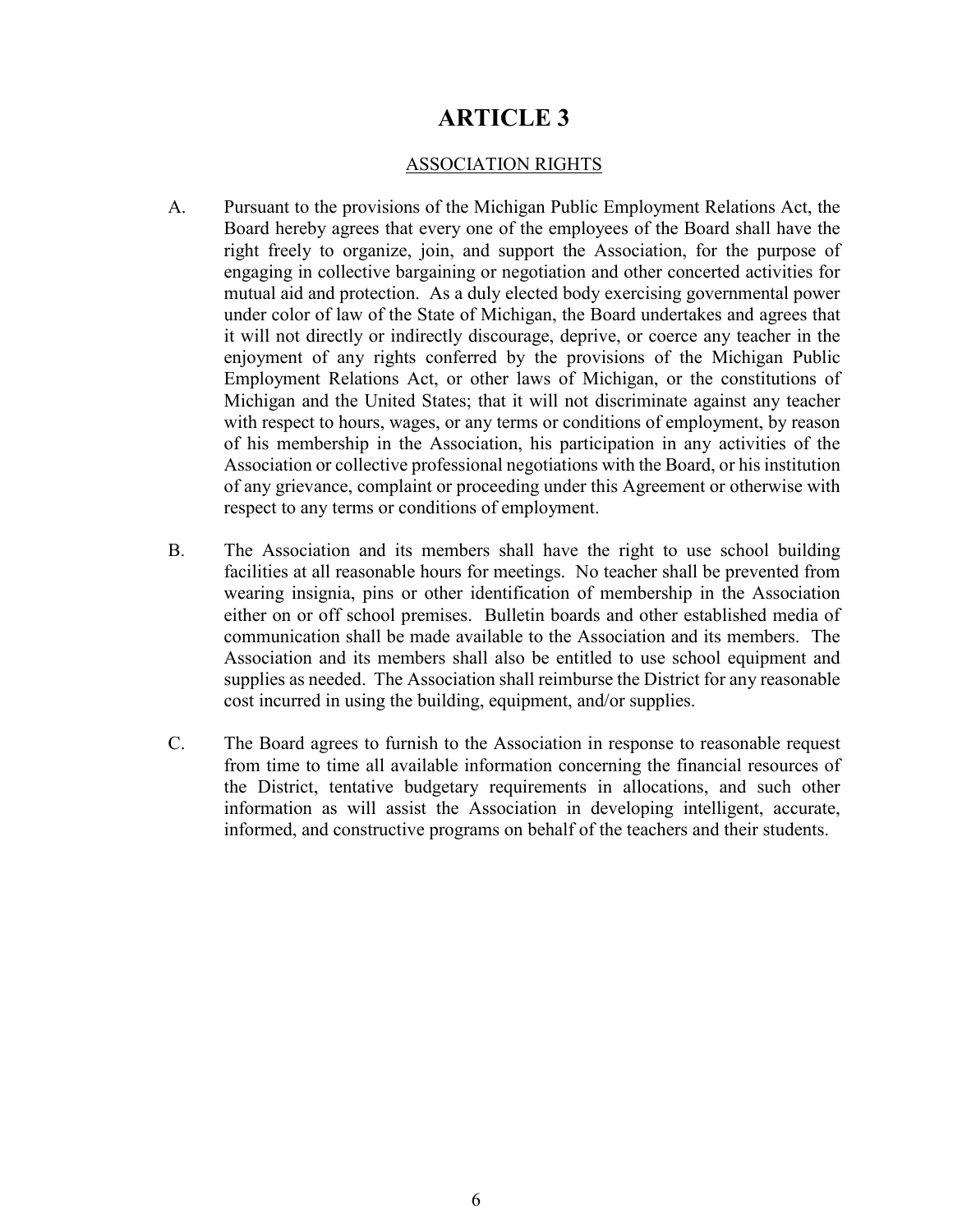## **TEACHER RIGHTS**

- A. The teachers shall be entitled to full rights of citizenship and no religious or political activities of any teacher, or the lack thereof, shall be grounds for any discrimination, with respect to the professional employment of such teacher. The private and personal life of any teacher is not within the appropriate concern or attention of the Board, unless it has an adverse effect on the teacher's ability to function in the classroom.
- B. The provisions of this Agreement shall be applied without regard to race, creed, religion, color, national origin, age, sex, or marital status. Membership in the Association shall not be denied to any teacher because of race, creed, sex, marital status or national origin.
- C. Students, parents, or other parties occasionally voice complaints about a teacher or submit complaints about a teacher. Upon the Administration receiving a considered complaint, the affected teacher shall be notified promptly prior to any further action on the verbal or written complaint. The complaint shall be investigated by the Administration. If necessary, a meeting shall be scheduled between the Administrator, the affected teacher, and the complainant. Any of these parties are entitled to bring to such meeting an additional representative deemed appropriate to help resolve the complaint. If any material related to a complaint is placed in a teacher's personnel file, the teacher shall be entitled to attach a written response.
- D. 1. Copies of the official Board minutes shall be posted in the teacher workroom no later than seven (7) days following the Board meeting.

2. Copies of the Master Agreement shall be provided without cost to each bargaining unit member within 30 business days of ratification by both parties.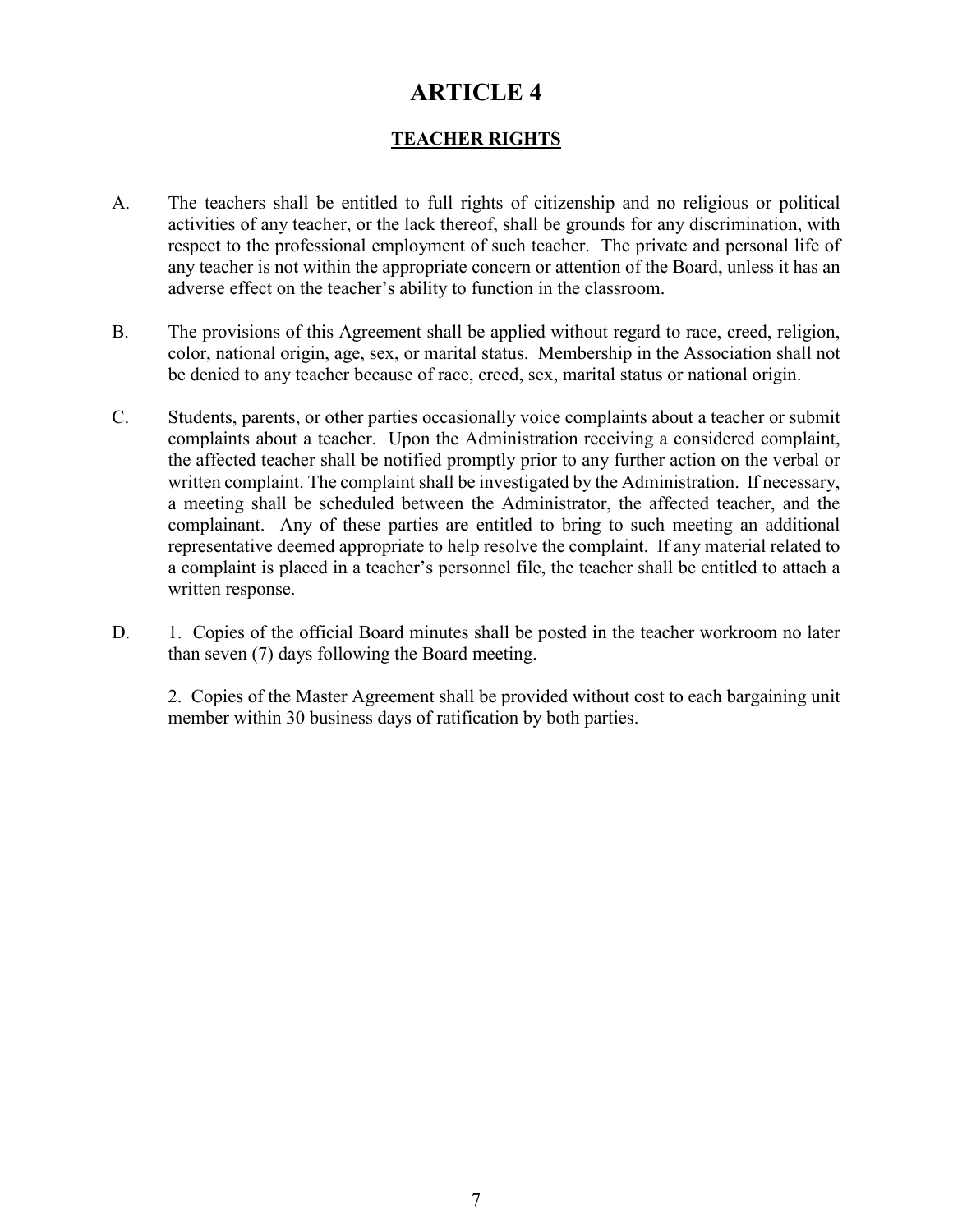### **TEACHING HOURS AND CLASS LOADS**

A. Full-time teachers are to report for duty 30 minutes before the opening of the students' regular school day. Part-time teachers are to report for duty 30 minutes before the start of their first instructional period. This time is designated for planning, preparation, and limited student supervision.

Teachers are encouraged to remain for a period of time after the end of the student day to attend to matters associated with their profession. Twice a month, teachers will be obligated to attend a 60 minute faculty meeting scheduled by Administration. One staff meeting per month will be for preparation time unless a staff meeting is absolutely necessary as determined by the superintendent. Part-time teachers shall be obligated to attend meetings, in-services, and conferences on a pro-rated basis according to their teaching schedule. Mileage shall be paid at the school rate for a part-time teacher who is required to return to school for a meeting. The meetings attended by the part-time teacher will be determined by the superintendent. Teachers will be responsible to obtain information from the meetings missed. On alternate weeks, teachers will be obligated to remain at the school, Monday through Thursday, for 15 minutes, after students are dismissed. On Fridays, or days preceding holidays or vacations, teachers may leave after the end of the student day. If a  $\frac{1}{2}$  day in-service is to be scheduled to coincide with an obligatory faculty meeting, and lasts beyond 3:30 p.m., and not later than 4:30 p.m., the inservice/staff meeting will count as one (1) of the two (2) monthly meetings.

Mileage will be paid according to the Master Contract to attend a meeting in an unassigned building.

- B. Lunch period at the Holman School shall be duty free. If lunchtime supervision is required by the administration at the E.B. Holman School, then the teacher shall be provided with \$2.25 per day and a free lunch. Substitute teachers shall be provided lunch. Teacher's lunch balances must be used up by the end of the school year.
- C. All full-time teachers shall be required to work a minimum of five (5) hours of instruction per regular day.
- D. Teachers of grades K-5 will supervise one (1) 15 minute recess period per week. Teachers may volunteer to supervise additional recess periods for compensation beyond the one (1) per week. Teachers may be required to supervise an additional recess period if enough volunteers are not obtained. Teachers volunteering for, or required to supervise additional recess periods shall earn one (1) compensatory day for every 300 minutes (20 recess periods) worked. Multiples of 300 minutes will be compensated as comp days. Unused periods will be paid at a pro-rated substitute teacher's pay.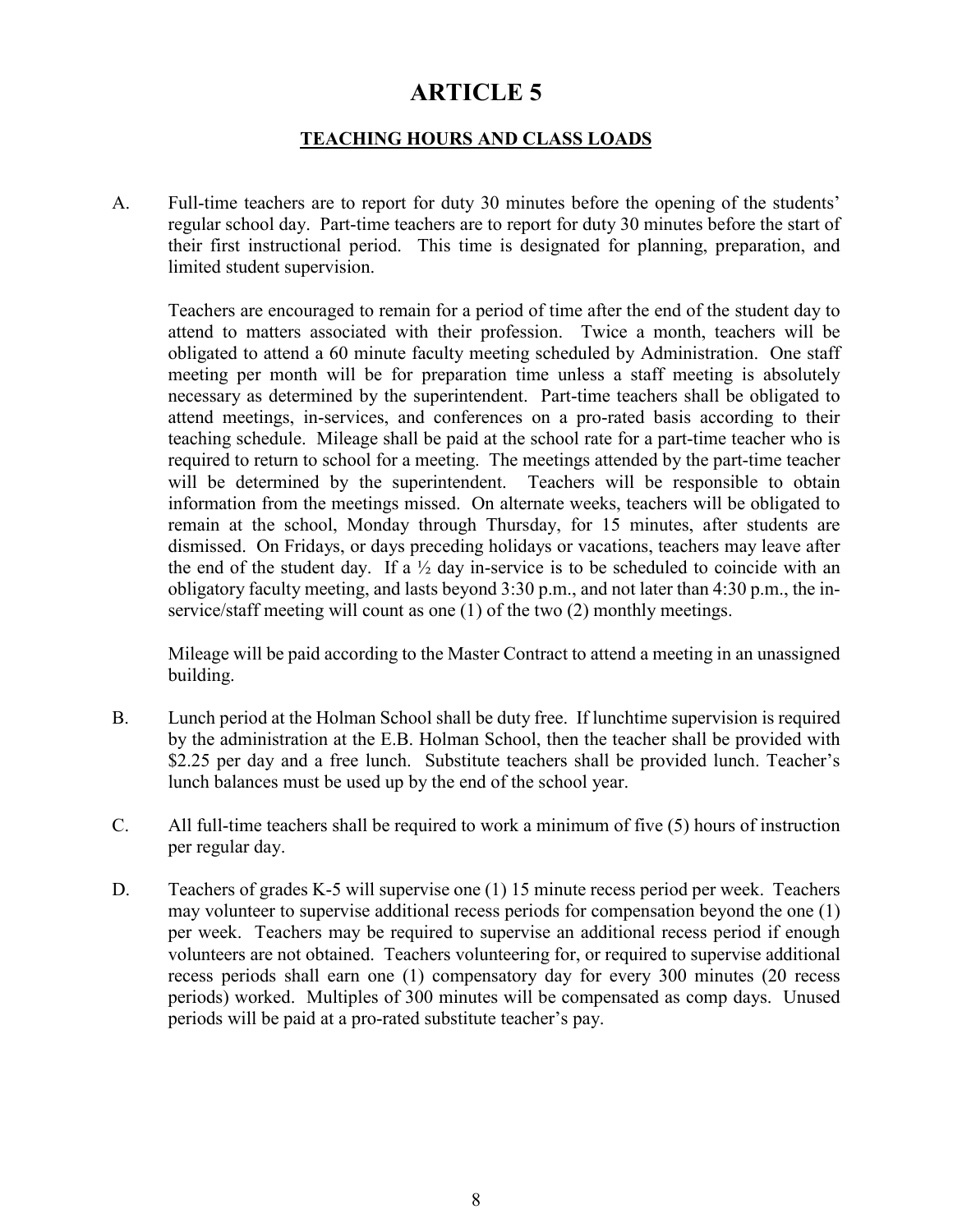Teachers of grades 6, 7, and 8, will supervise one (1) thirty minute advisory period per week; fifteen minutes of which will be required time, and fifteen minutes will be compensatory time. Teachers may volunteer to supervise additional advisory periods, for compensation, beyond the one (1) per week. Teachers may be required to supervise additional advisory periods, if enough volunteers are not obtained. Teachers volunteering for, or required to supervise additional advisory periods, will earn 30 minutes of compensatory time. Compensatory time will be accumulated as described in the paragraph above.

- E. On those days when students are dismissed during the school day because of inclement weather, teachers may leave after the last students leave or earlier if dismissed by supervisor.
- F. Because preparation is important to providing quality instruction, the District shall provide each teacher with preparation time free from students and other responsibilities. Preparation time shall be equalized between teachers.

When a teacher is not able to receive their scheduled preparation time because the District is unable to provide a special instruction period for their preparation time, the Teacher shall be compensated \$8.00 per preparation time lost.

G. A Special Instruction Period shall be provided weekly for each class for the full year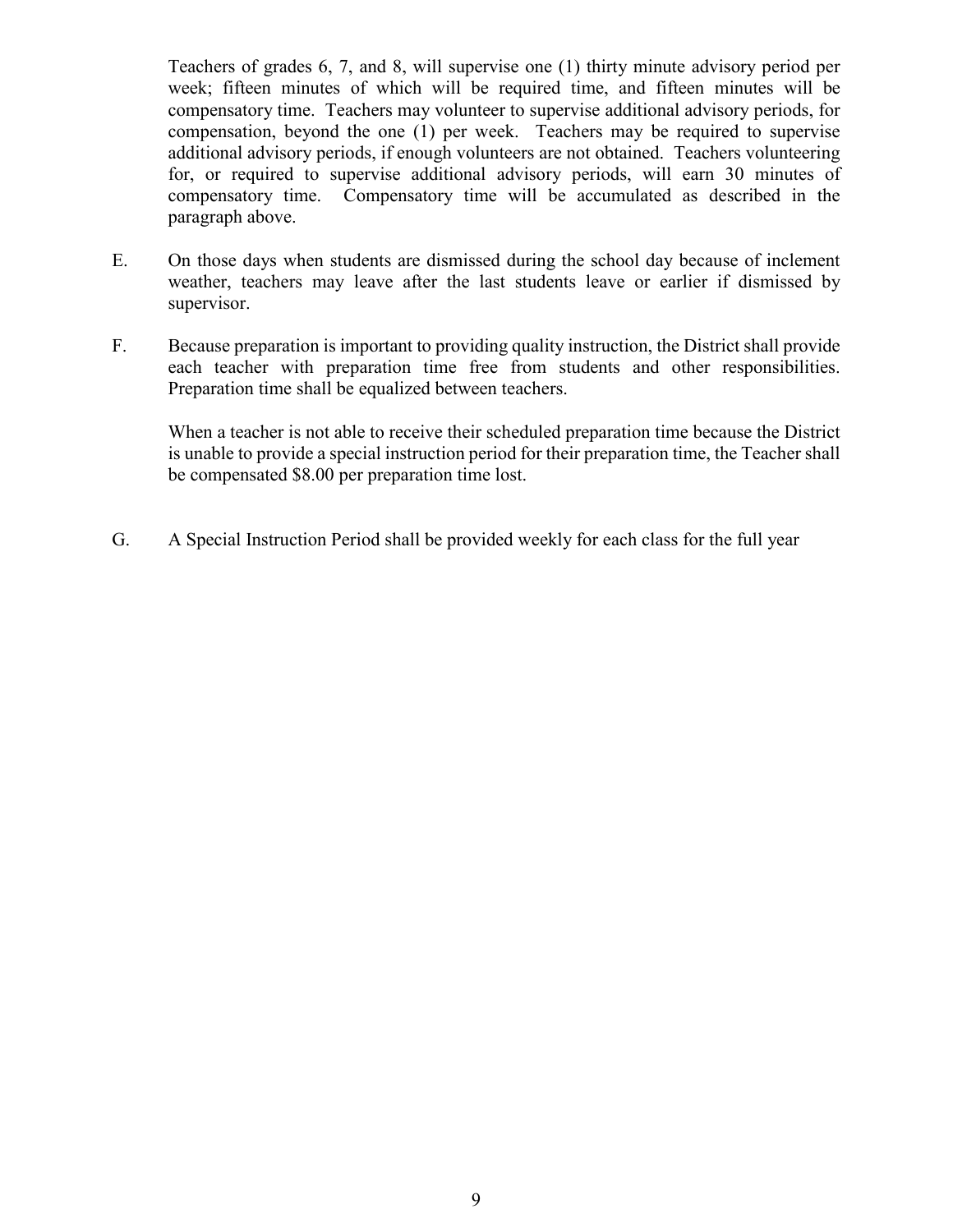## **TEACHING CONDITIONS**

The parties recognize that optimum school facilities for both student and teacher are desirable to ensure the high quality of education that is the goal of both the Association and the Board. It is also acknowledged that the primary duty and responsibility of the teacher is to teach, and that the organization of the school and the school day should be directed toward ensuring that the energy of the teacher is primarily utilized to this end.

- A. Because the pupil-teacher ratio is an important aspect of an effective educational program, the parties agree that every effort will be made by the Board and the Administration to maintain class size at what is mutually considered to be reasonable.
- B. The Board will continue its efforts to keep the school reasonably and properly equipped and maintained.
- C. The Board shall provide:
	- 1. A separate desk for each teacher in the district, with a lockable drawer space.
	- 2. Suitable closet space for each teacher to store coats, overshoes, and personal articles.
	- 3. Adequate chalkboard space in every classroom.
	- 4. Copies, exclusively for each teacher's use, of all texts used in each of the courses he/she is to teach.
	- 5. Adequate storage space in each classroom for instructional materials.
	- 6. Adequate attendance books, paper, pencils, pens, chalk, erasers, and other such material required in daily teaching responsibility.
	- 7. A computer connected to the district system.
- D. The Association and the Board agree with the general philosophy of school improvement through site-based decision making, effective schools programs, or other methods, as provided in Section 1277 of the Revised School Code MCL380-1277. The conditions, which shall govern participation in any and all plans, shall be as follows:
	- 1. Participation by the teacher is voluntary.
	- 2. This Master Agreement may not be modified in whole or in part as a result of site based decision making (School Improvement) except by mutual, written agreement between the Association and the Board.
- E. In the event a pupil(s) is enrolled in the Stanton Township Schools who requires specialized medical care, the manner of dealing with said pupil(s) shall become a subject of special attention at the request of the Association or the Board.
- F. If a controversy develops over a curriculum offering or course content in the Stanton Township Schools, the Board will investigate and provide direction and guidance to the teachers and/or instructors involved.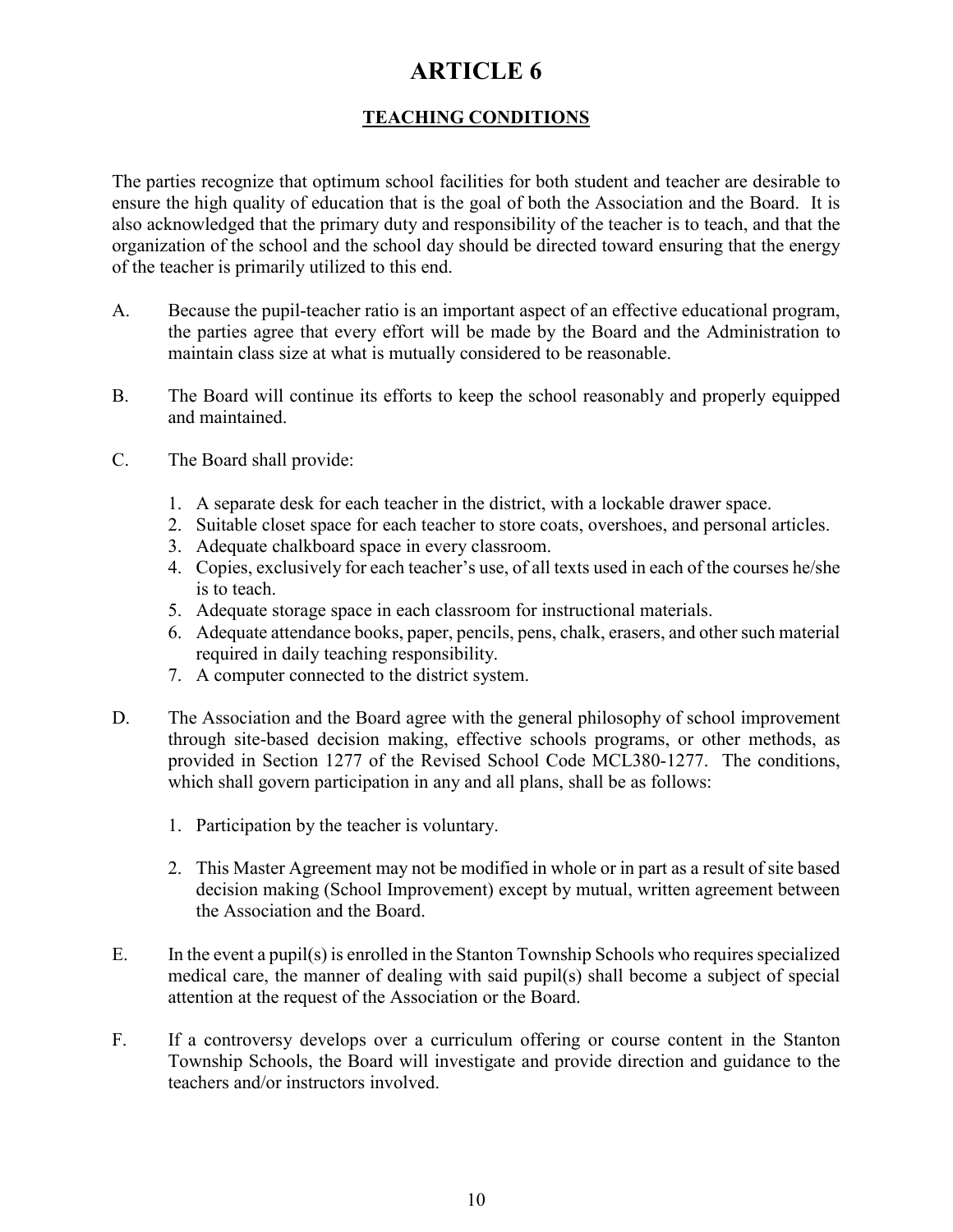## **PROFESSIONAL QUALIFICATIONS AND ASSIGNMENTS**

A. A. To be qualified, a teacher must also meet the "highly qualified" requirements of the "No Child Left Behind Act" and related regulations.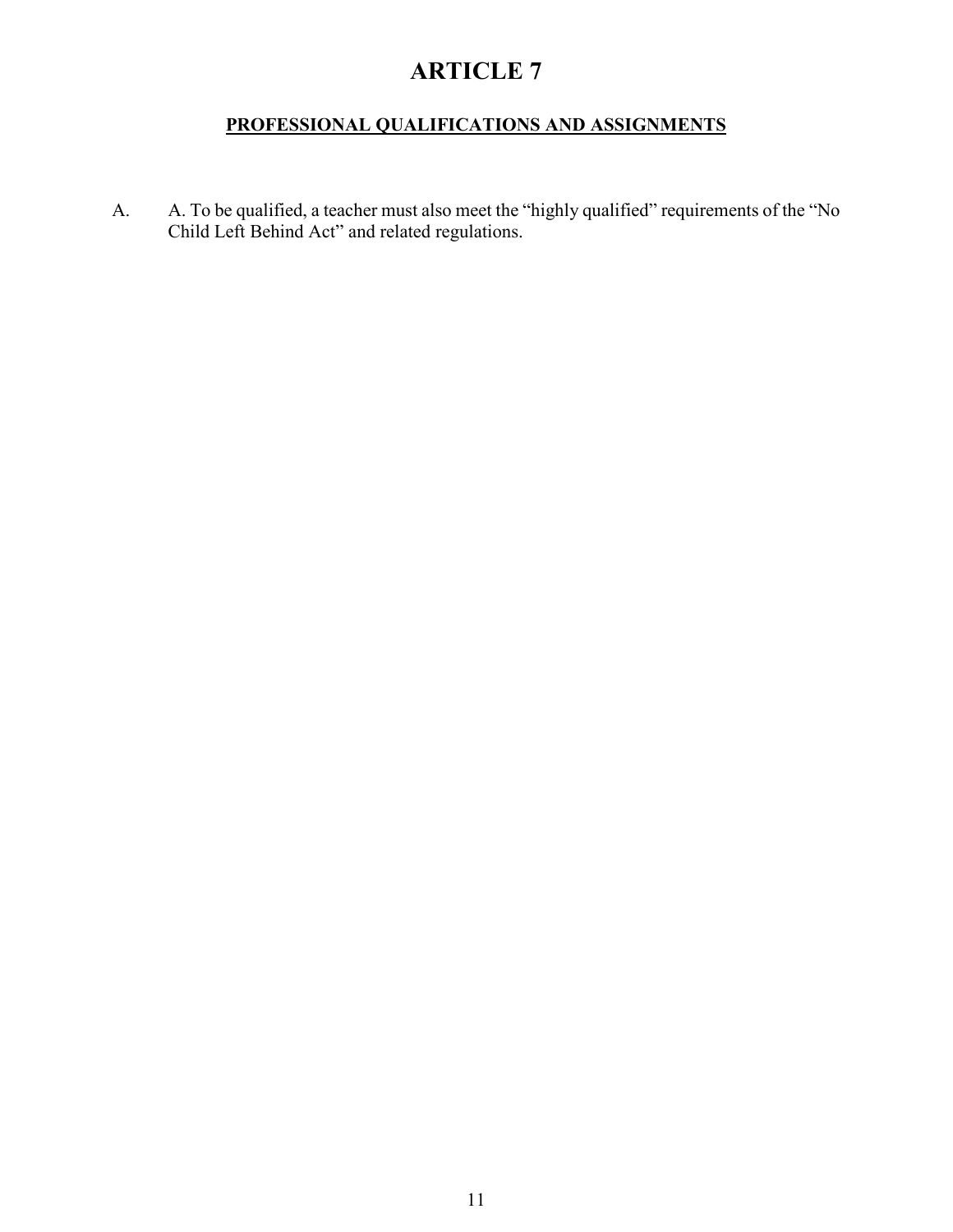### **PAID LEAVES**

#### **Sick Leave**

- 1. At the beginning of each school year, each teacher shall be credited with ten (10) days of sick leave, the unused portion of which shall accumulate from year to year to a limit of 170 days for maximum accumulation. The leave days may be taken by a teacher for the following reasons and subject to the following conditions:
	- a. A teacher may use all or any portion of accumulated sick leave days to recover from his/her own illness or disability, which shall include, in part, dental and eye care, and all disabilities caused or contributed to or by pregnancy, miscarriage, abortion, childbirth and recovery.
	- b. Illness in the immediate family when deemed necessary by the teacher. Immediate family shall be defined as spouse, mother, father, brother, sister, child, grandchildren, grandparents or dependent in the household.
- 2. The Board shall furnish each teacher with a written statement at the beginning of each school year setting forth the total of sick leave credit. Any change in the number of hours a teacher works will result in a corresponding adjustment to his or her sick leave. (e.g. a half-time teacher moved to full-time will have his or her sick leave days divided by two. A full-time teacher moved to half-time will have his or her sick leave days multiplied by two.)
- 3. The Board of Education reserves the right to require a doctor's certificate as evidence of a chronic illness**,** or an illness that extends for five (5) or more work days. The superintendent shall certify as to the legitimacy of a claim for compensation for absence. The Board will pay the expense of a doctor's certification, if it is not covered by the member's insurance.

#### **A. Terminal pay**

Terminal pay for all accumulated sick leave days shall be paid consistent with Article 11, paragraph B, at a rate of \$40.00 per day, up to a maximum of 150 days.

#### **Personal Leave**

1. At the beginning of every school year, each employee shall be credited with three (3) days to be used for the employee's personal use. An employee may accumulate up to five (5) personal days. The employee need not tell how the leave time is to be used. A fourth day may be granted when reason is given. An employee planning to use a personal day or days shall notify his/her supervisor at least forty-eight (48) hours in advance, except in cases of emergency. At the end of each school year, any unused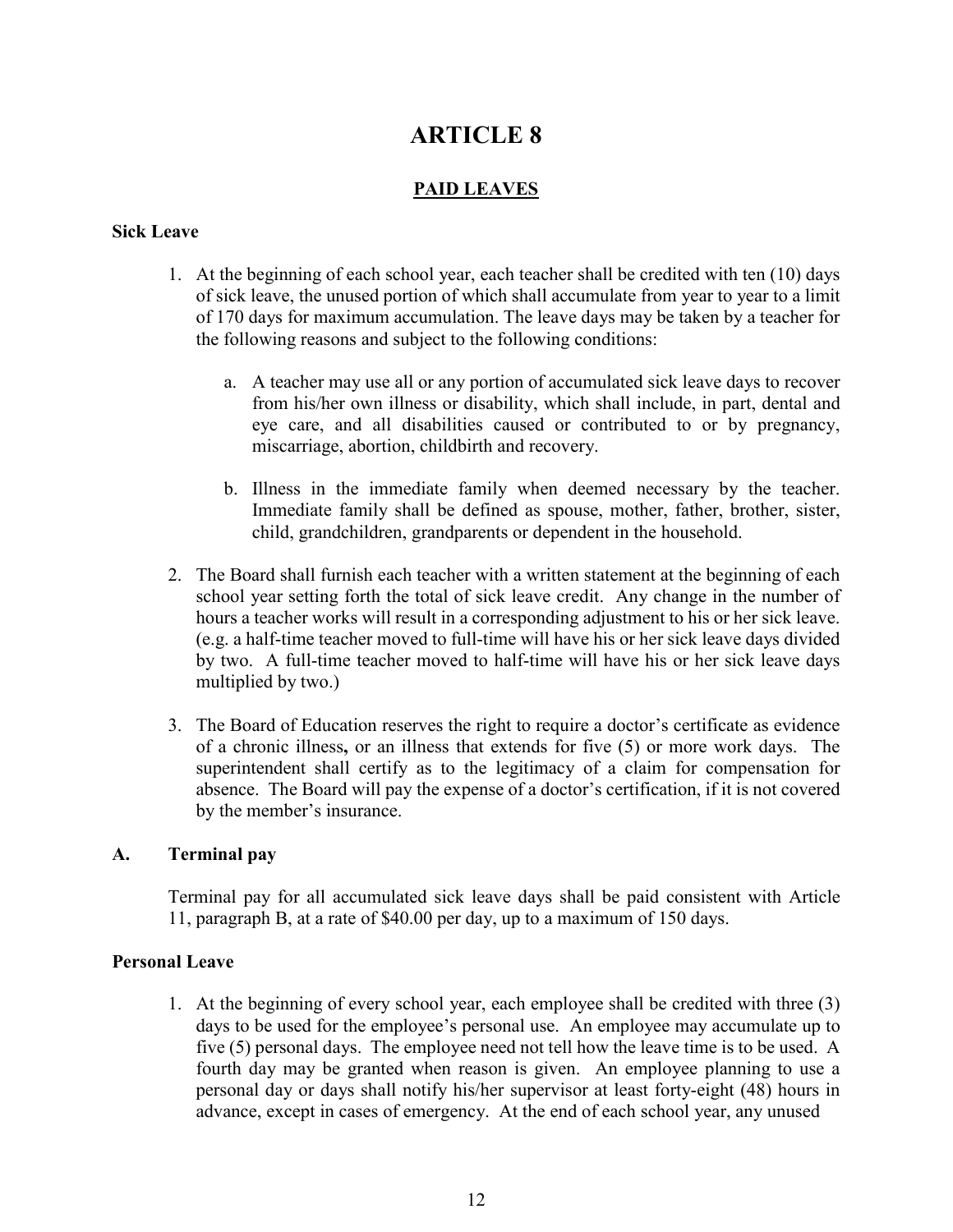personal days over five (5) shall be accumulated to the employee's sick leave. A maximum of two (2) employees shall be eligible for personal leave on any one day during the months of May and June.

- 2. Personal leave may be granted after a holiday if substitute teachers are available. Personal leave shall be granted before and after holidays in cases of legal obligations, family emergencies, or the death of a friend or relative. If a teacher violates the personal leave policy, he/she will forfeit that day's salary.
- 3. The personal leave days used shall not be deducted from annual or cumulative sick leave.
- 4. Any change in the number of hours a teacher works will result in a corresponding adjustment to his/her personal leave, i.e.; a half–time teacher moved to full-time will have his/her personal leave days divided by two (2). A full-time teacher moved to halftime will have his/her personal leave days multiplied by two (2).
- 5. Personnel Leave may be taken in 1-hour increments.

#### **Compensation Time (Comp Time)**

Comp time is time off allowed an employee who agrees to provide a service negotiated by the parties without financial compensation (i.e.; recess, or periods beyond those required by the contract). An employee planning to use comp time shall notify his/her supervisor 48 hours in advance. Comp time will be granted if a substitute is available.

Compensatory Leave:

- 1. Teachers may carry compensatory time of up to 3-days into the next contract year.
- 2. A teacher's bank, may not exceed 5-full days at the end of any given school year.

Cash-in of Compensatory Days:

Teachers will have the following options to utilize Compensatory Days.

- 1. Paid time-off.
- 2. Add to accumulated sick leave bank.
- 3. Received a stipend of \$100.00 per day.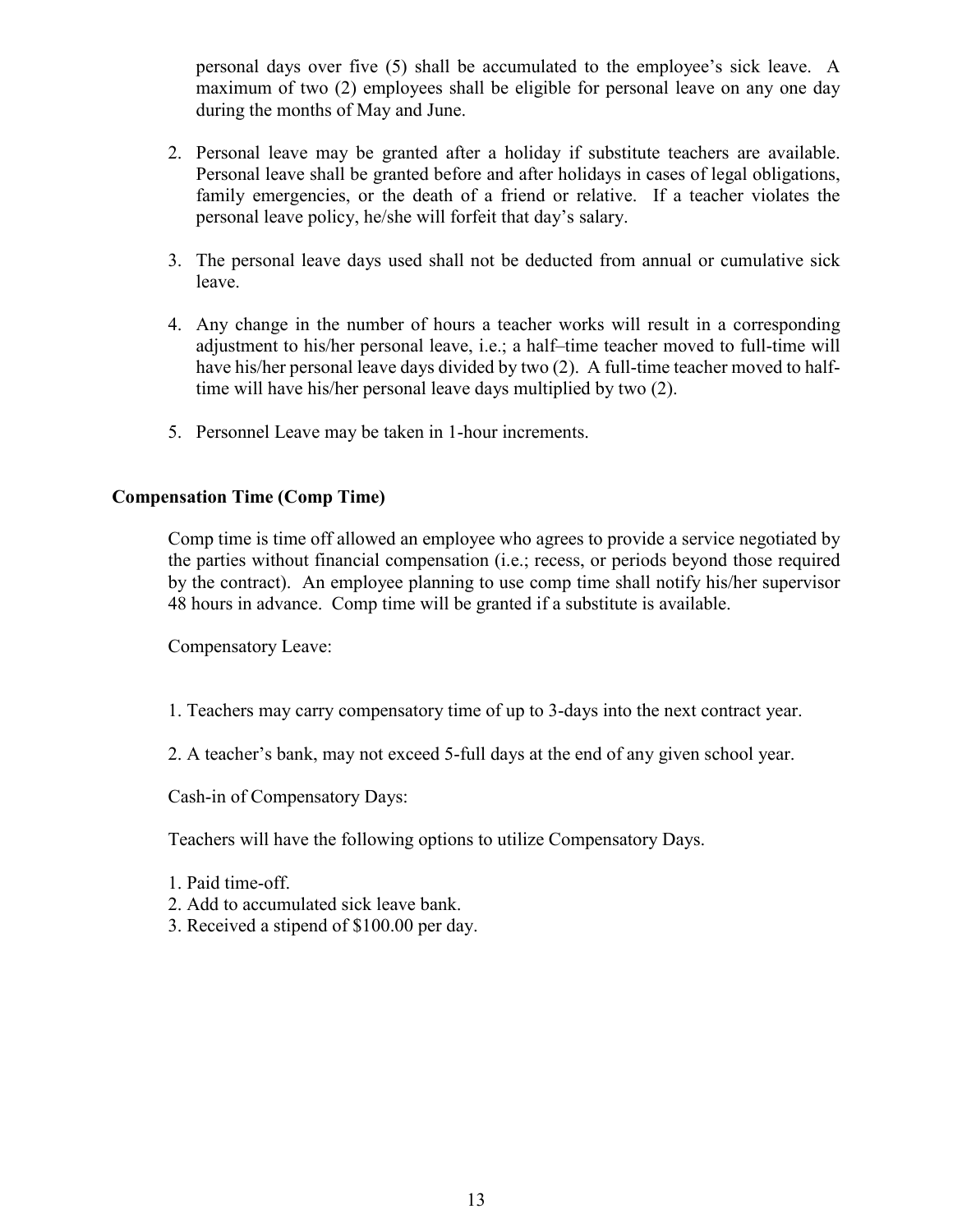#### **Bereavement Leave**

Teachers will be granted a maximum of four (4) days for a death in the immediate family. Such time will not be deducted from sick leave or personal leave. Two (2) additional days, chargeable to sick leave, may be granted if needed. Immediate family is defined as spouse, child, mother, father, brother, sister, mother-in-law and father-in-law, grandparents, grandchildren, brother-in-law, sister-in-law, nieces, nephews, aunts, uncles, and any person living in the household, or a close friend.

#### **Workers' Compensation**

Any regular employee of the school system who incurs, in the line of duty, an injury for which he/she receives compensation under the Workers' Compensation Act shall be paid for a period of not exceeding the duration of this agreement, the difference between his/her salary and the amount received under Workers' Compensation. Thereafter, the employee who has been injured in the course of his employment will receive compensation as provided under the Michigan Compensation Act.

#### **Jury Duty**

An employee who serves on jury duty or is subpoenaed as a witness during his/her regular scheduled work day will be paid the difference between the jury duty pay and his/her regular pay if the jury pay is less. The employee agrees to report to work on any day during which he/she is excused as a juror or witness prior to 12 o'clock noon. The employee also agrees to notify the administrator within twenty-four (24) hours of his/her selection as a juror or subpoena as a witness**.**

#### **Conferences**

Attendance at conferences, workshops, and in-service activities will be encouraged by the Association and the Board. The Board shall reimburse any reasonable and necessary costs incurred; however, requests to attend are subject to Administrative approval and shall be made in writing, along with an estimate of the cost of attendance.

#### **Association Leave**

The Association shall be granted six (6) days leave with pay for the purpose of conducting Association business and attending Association meetings/functions. The President shall notify the appropriate Administrator 5 days prior to the use of said day by a member of the Association.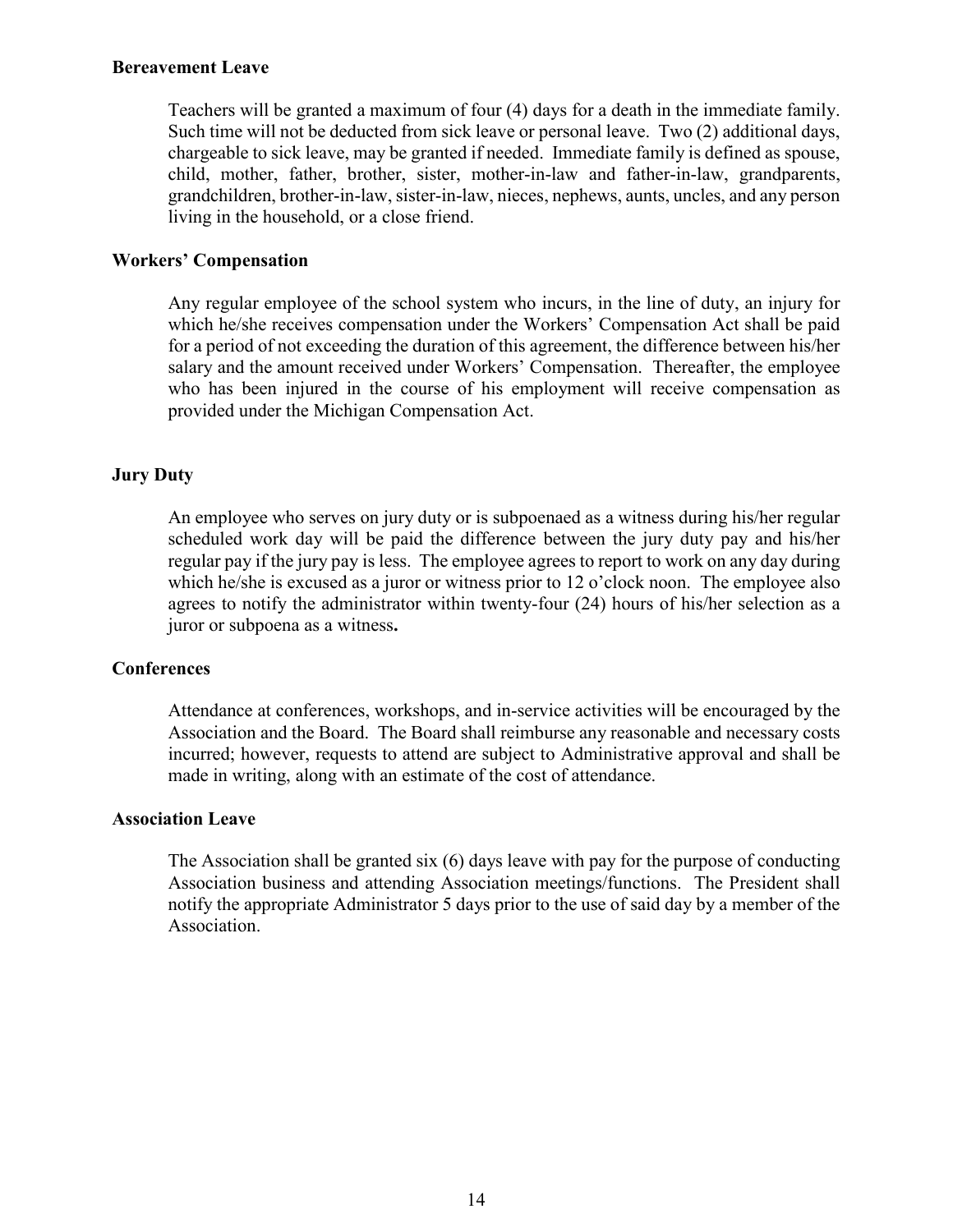### **LEAVE OF ABSENCE WITHOUT PAY**

- A. A leave of absence of up to two (2) years shall be granted to any teacher, upon application, for the purpose of participating in exchange teaching programs in other school districts, states, territories or countries; foreign or military teaching programs; the Peace Corps, Teacher Corps or Job Corps as a full-time participant in such programs; or a cultural travel or work program related to his/her professional responsibilities, provided said teacher states, in writing, his/her intention to return to the school system. Upon return from such leave, provided that a job is available for which the Teacher is qualified, a teacher shall be placed at the same position on the salary schedule as he/she would have been if teaching in the District during such period.
- B. A leave of absence of up to one (1) year shall be granted to any teacher upon application, with an additional year granted upon request one (1) month before the start of the school year, for the purpose of engaging in study at an accredited college or university reasonably related to his/her professional responsibilities. Upon return from such leave, provided that a job is available for which the Teacher is qualified teacher shall be placed at the position on the salary schedule he/she would have been entitled when he/she commenced leave.
- C. A teacher may utilize either of the following two options for a leave of absence for the purpose of childbirth, recovery, and child care:
	- 1. A pregnant teacher may teach as long as she can continue her regularly scheduled duties, provided that the Board may require a doctor's statement to that effect. When she is no longer able to work, she will be considered on sick leave and may use any accumulated sick leave days during the period of disability. If she has exhausted her accumulated sick leave, she will be placed on unpaid leave of absence until she is able to return, provided that a job is available for which the Teacher is qualified.
	- 2. A pregnant teacher may elect to combine maternity and childcare leave for a period of time greater than actual disability. In such an instance, the teacher shall make application for a maternity/child care leave at least sixty (60) calendar days prior to the commencement of the leave. The Board may require a doctor's statement to the effect that the teacher may continue her duties to that date. A teacher desiring to return to work from such leave shall notify the Superintendent at least 90 calendar days prior to the date she wishes to resume teaching. Upon return from any (FMLA Leave) the teacher shall be allowed to resume and continue the job he/she held prior to taking the leave, provided the teacher returns at the conclusion of the FMLA authorized leave (i.e., up to 12 workweeks). If a teacher's absence due to a child care leave exceeds the FMLA leave period, the teachers shall be returned to any open vacancy for which the teacher is qualified, at the District's discretion.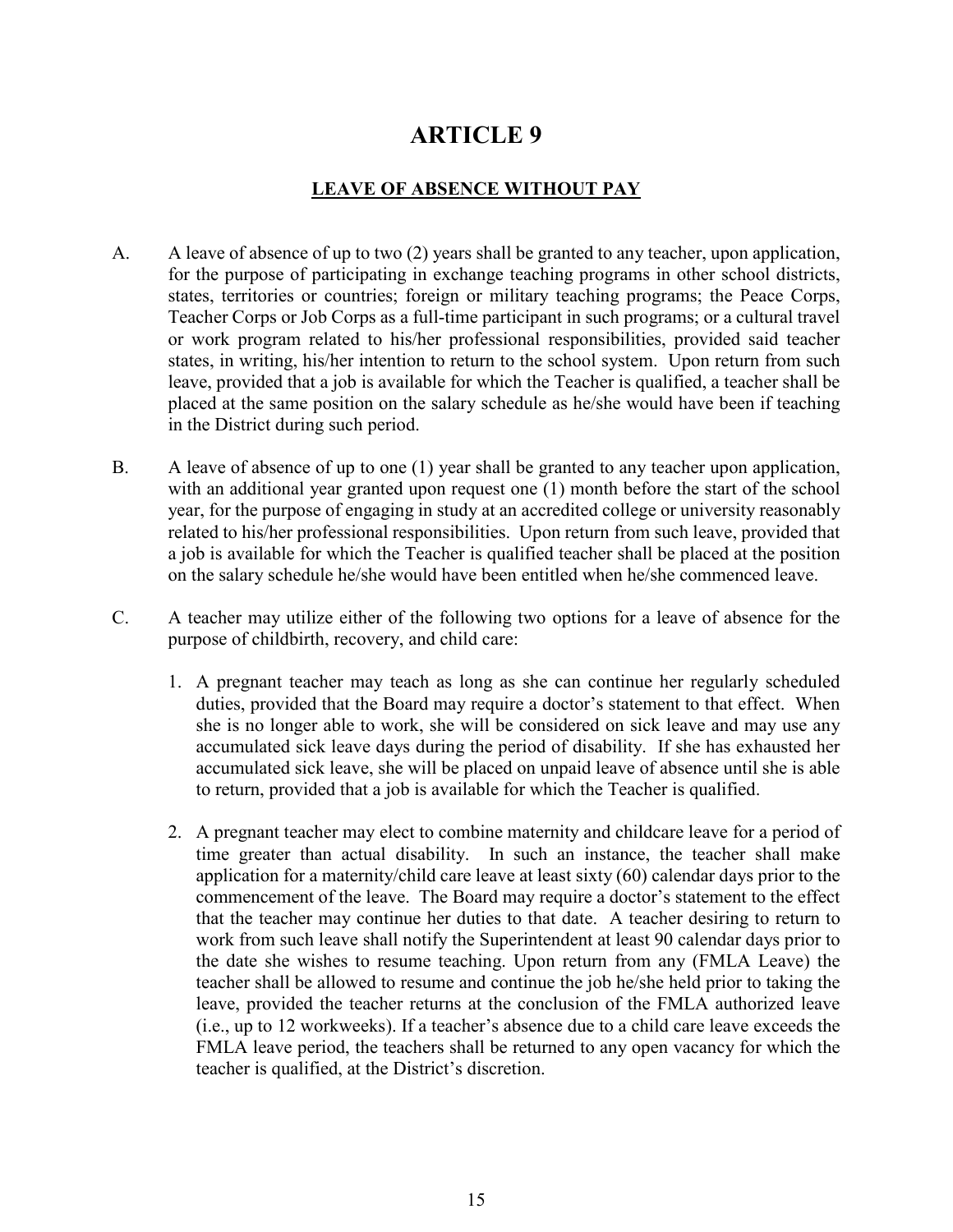- D. A leave of absence for up to one (1) year shall be granted to any teacher for the purpose of childcare for the teacher's newborn or newly adopted child. The application for such leave shall be received by the Superintendent no later than sixty (60) calendar days prior to the effective date of such leave, except in cases of extreme emergency, and shall include a statement of the exact date on which the teacher wishes to have the leave begin. A teacher desiring to return from such leave shall notify the Superintendent at least sixty (60) calendar days prior to the date he/she wishes to resume teaching. A leave of absence for up to one year may be granted to a teacher for any other reason, if approved by the Board. A teacher desiring such a leave shall make the request, in writing, at least ninety (90) days prior to the commencement of the leave, and shall, at the same time, indicate the anticipated day of return to teaching. The teacher shall be placed at the same position on the salary schedule as when they left provided a job is available for which the teacher qualified.
- E. Unpaid leave of absence for the purposes, and as required by the provisions of the Federal Family and Medical Leave Act, will be provided in compliance with the law and its implementing regulations. Upon return from any (FMLA Leave) the teacher shall be allowed to resume and continue the job he/she held prior to taking the leave, provided the teacher returns at the conclusion of the FMLA authorized leave (i.e., up to 12 workweeks). If a teacher's absence due to a child care leave exceeds the FMLA leave period, the teachers shall be returned to any open vacancy for which the teacher is qualified, at the District's discretion.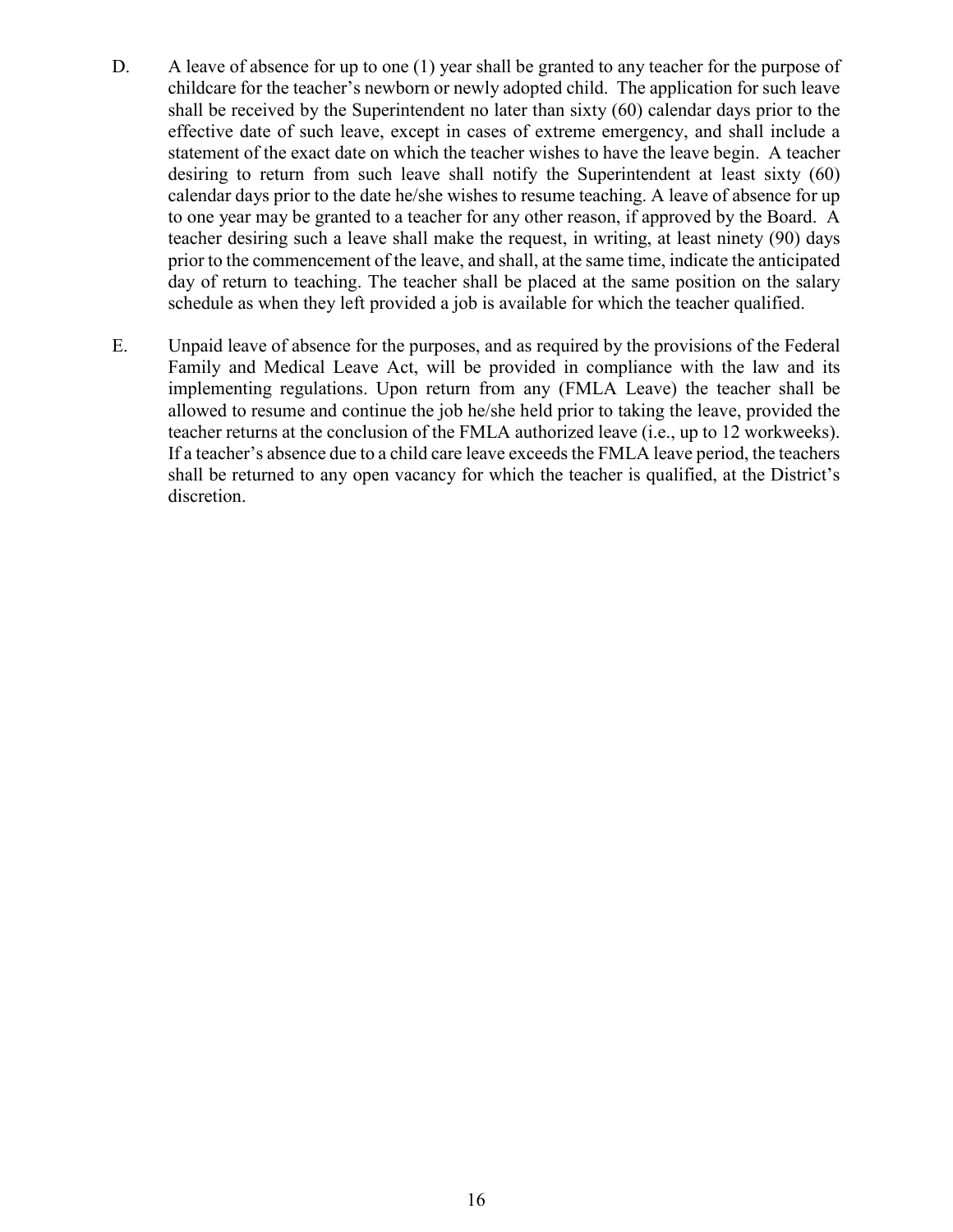### **PERSONAL FILE**

- **A.** Each teacher shall have the right, upon request, to review the contents of his/her personal file. A representative of the Association may, at the teacher's request, accompany the teacher in this review. Each teacher's personal file shall contain the following minimum items of information:
	- Copies of annual contracts
	- Teacher certificate
	- A transcript of academic records
	- Tenure recommendation

No material may be placed therein without allowing the teacher an opportunity to file a response thereto, and said response shall become a part of said file.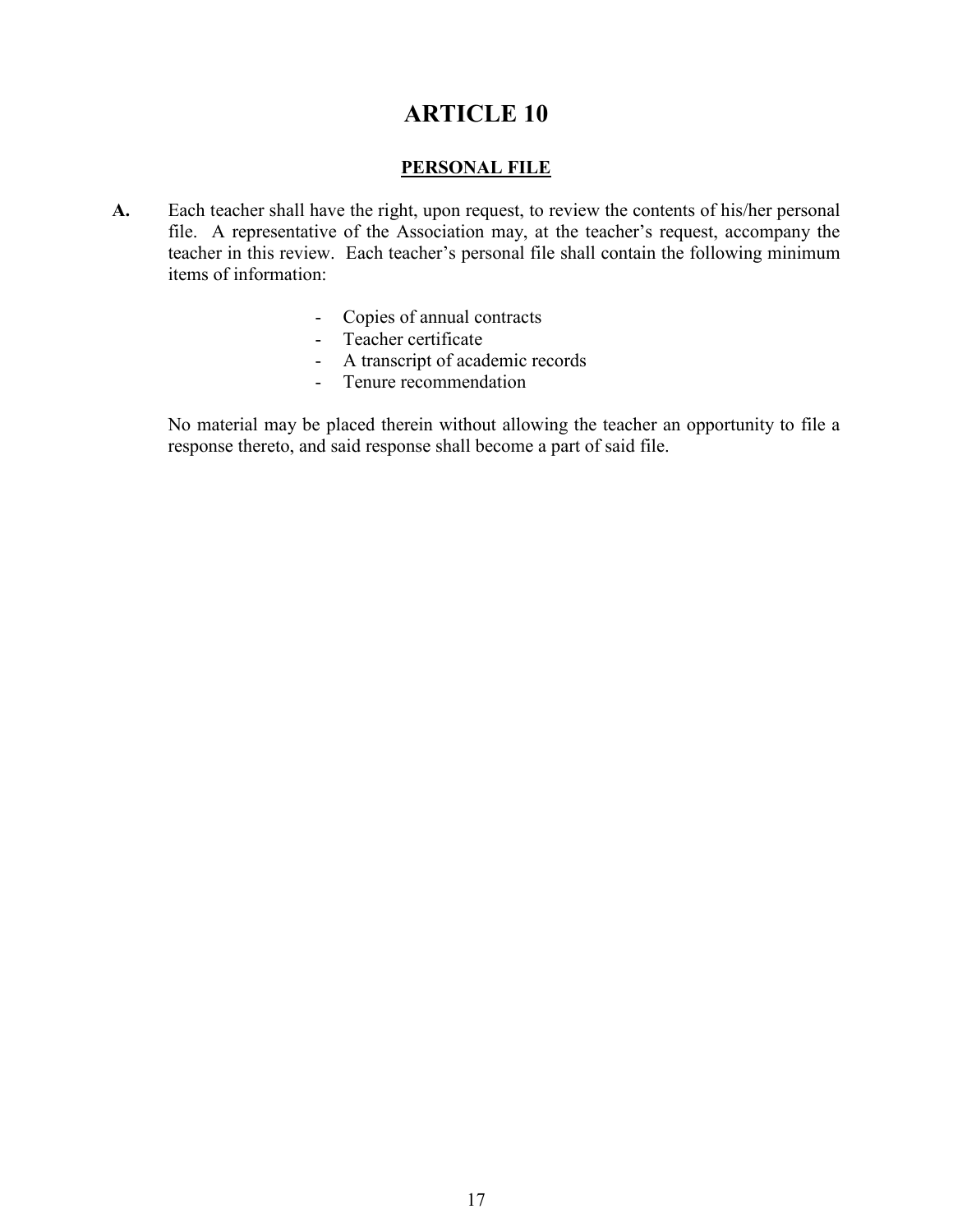### **PROFESSIONAL COMPENSATION**

- A. All teachers may be given full credit on the salary schedule set forth in Appendix A for full years of outside teaching experience in any school district in the State of Michigan, or other teaching experience in a school district accredited by a recognized accrediting agency, upon Board approval.
- B. In recognition of service to the school district, a terminal leave payment of forty dollars (\$40.00) for unused accumulated sick days shall be paid to a teacher who has served at least eleven (11) years in the district upon termination of employment in this system, limited to one hundred fifty (150) days, except in the case of teacher being terminated for cause. Terminal leave pay for part-time teachers shall be pro-rated. (i.e.; a half-time teacher with 70 days accumulated sick leave shall be paid **\$**40.00 x 70 days x half-time = \$1400.00).
- C. Salaries will be paid out according to one of the following three options. Each bargaining unit member must notify the administration prior to the first scheduled pay period which option is desired.

OPTION 1. Contract salary to be divided into twenty-six (26) equal payments, to be made at fourteen (14) day intervals throughout the year.

OPTION 2. Contract salary to be divided into twenty-one (21) equal payments, to be made at fourteen (14) day intervals, to coincide with those paydays established in Option 1.

OPTION 3. Any bargaining unit member selecting Option 1 may receive all contract salary due for the year on the last day of the regular school year. (With the exception of the years, when notified by the District, that the district's cash flow could not sustain the payment without the District borrowing funds, to be able to make "the all contract salary due for the year payment", on the last day of the school year).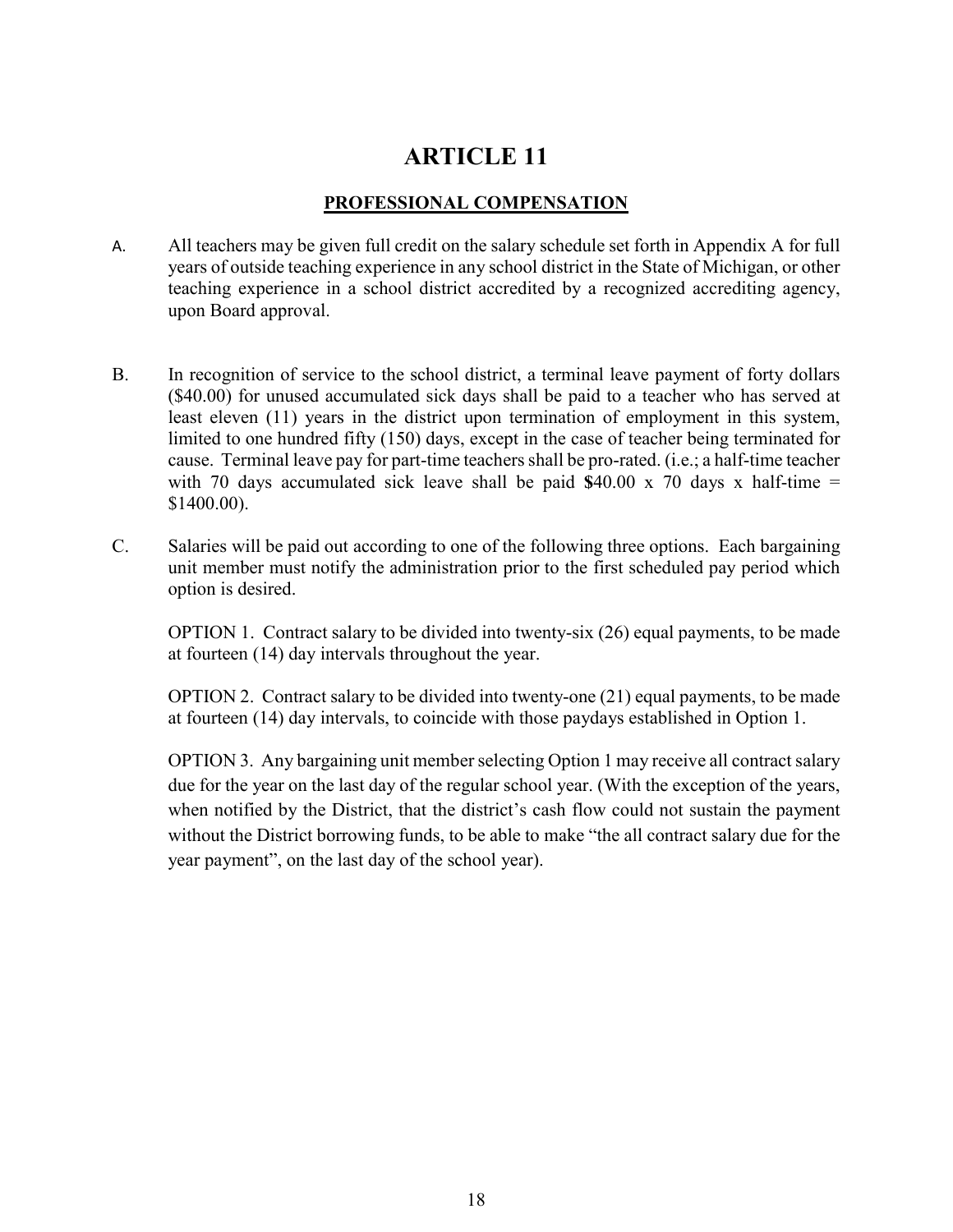### **INSURANCE BENEFIT**

A. The Board will limit its expenditures for employee "Medical Benefit Plans" to be in compliance with Public Act 152 of 2011, the (Publicly Funded Health Insurance Act)

The "Medical Benefit Plan" that is negotiated must be from plans that qualify under Public Act 152 of 2011; Section 2, Subsection (e).

The Board agrees to provide premium payments in accordance with Public Act 152 of 2011; Section 3, as described below for an employee "Medical Benefit Plan" for a contract year of twelve (12) months (July 1, **2021** through June 30, **2022**) provided the individual is employed full-time, employees less than fulltime will be prorated accordingly. For employees who work less than the applicable positions work year due to being hired after the contacted year or who resign, retire or are terminated before the end of the contract year or whose census category changes during the contract year will receive prorated Board premium payments accordingly. The Districts premium contributions will be made on a monthly basis for active employees.

The Board provided premium contributions for any employee's applicable "Medical Benefit Plan", (Single, Two-Person or Family), shall pay no more of the annual costs, charged for the applicable plans or illustrative rates for those applicable plans, including any payments for reimbursements of co-pays, deductibles, or payments into health savings accounts, flexible spending accounts, or similar accounts used for health care costs, than a total amount equal to **\$7,043.89** times the number of qualifying employees with single person coverage, **\$14,730.86** times the number of qualifying employees with individual-and-spouse coverage or individual-plus-1nonspouse-dependent coverage, plus **\$19,210.66**  times the number of qualifying employees with family coverage, for the **contract** year period from 7/1/**2021** to 6/30/**2022**.

**The specific MESSA Medical Plans available to eligible employees are determined by the Coalition Team of the Upper Peninsula Area Purchasing Agreement (UPAPA). Plans will be decided by the Coalition Team each September (after the initial year) for implementation on the following January 1. Should the district no longer participate in the UPAPA, or if the UPAPA no longer exists, the existing MESSA plans will be in place until other plans are negotiated. Dental, vision, life, and long term disability benefits are still subject to this collective bargaining agreement.** 

"Medical Benefit Plan"- **MESSA Package 1-4** Contract Year July 1,**2021** through June 30, **2022**:

- **1. MESSA Package 1-MESSA Choices \$500/\$1000, 0% Coinsurance, \$20 OV Copay, \$25/\$50 UC/ER Copay, Saver RX**
- **2. MESSA Package 2-MESSA Choices \$1000/\$2000, 0% Coinsurance, \$20 OV Copay, \$25/\$50 UC/ER Copay, Saver RX**
- **3. MESSA Package 3-MESSA ABC Plan1, \$1400/\$2800, 0% Coinsurance, \$0 OV Copay, \$0 UC/ER Copay, ABC Rx, HEQ**
- **4. MESSA Package 4-MESSA ABC Plan1, \$2000/\$4000, 20% Coinsurance, \$0 OV Copay, \$0 UC/ER Copay, ABC Rx, HEQ**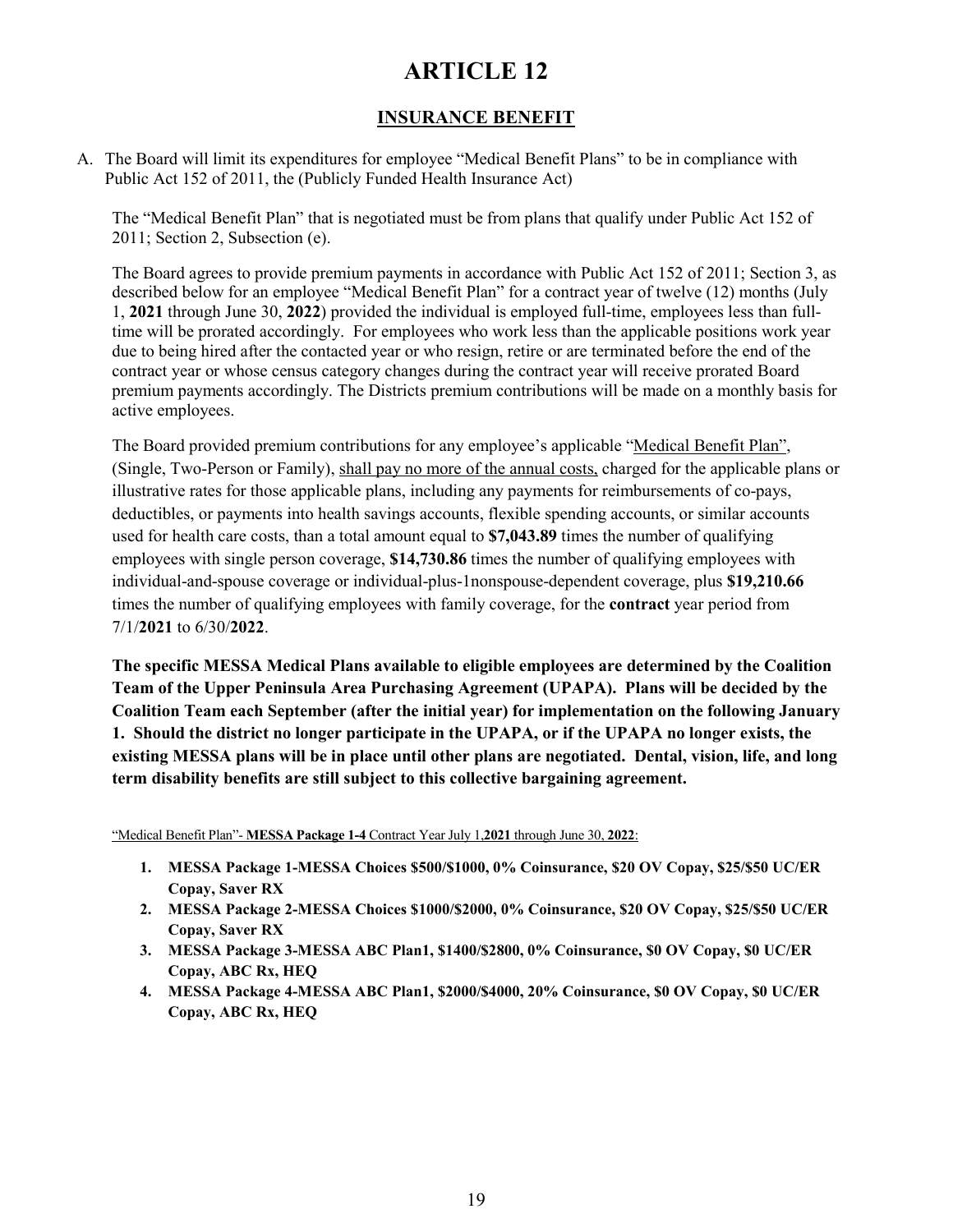Board Paid Maximum Monthly Premium Payment paid in monthly installment for Full Time Active Employees for **Contract** Year July 1, **2021** through June 30,**2022**:

Family Plan: **\$1,600.89 Monthly**.

Two Person Plan: **\$1,227.56 Monthly.**

Single Subscriber Plan **\$586.99 Monthly.**

Any portion of the actual applicable plans annual Contract Year premium cost not covered by the Board paid "Medical Benefit Plan" Contract year maximum premiums (**MESSA Package 1-4**) or (**Ancillary plans**) shall be paid by the employee via payroll deduction. Employees must authorize the District the right to deduct the employee's portion of the applicable plans premium contribution via payroll deduction as a condition to be eligible for the "Medical Benefit Plan".

The employee paid applicable plan premium payments made via payroll deduction to cover the employee contribution shall be evenly spread over the existing pay-periods the employee has selected for their salary payments.

Employees will also pay all deductibles, co-pays, payments into health savings accounts and flexible spending accounts associated with the employee "Medical Benefit Plan" (**MESSA Package 1-4**) or (**Ancillary plans**).

#### ("Non-Medical Benefit Plan")- **Ancillary Plans 2021-2022** Contract Year:

For Employees who qualify to receive and elect the "Medical Benefit Plan" - (**MESSA Package 1-4**) or (**Ancillary Plans**):

The Board agrees to provide a (Non-Medical Benefit Plan) for **Ancillary plans** as negotiated and listed below, and monthly premium payments from July 1, **2021** through June 30, **2022** as described below for twelve (12) months provided the individual is employed full-time, employees less than full time will be prorated accordingly.

#### (Non-Medical Benefit Plan) - (**Ancillary Plans**) **2021-2022 Contract Year**:

| 90%         | Vision:                  | <b>VSP 3 Plus</b> |
|-------------|--------------------------|-------------------|
| 80%         | Life Insurance           | \$10,000          |
| 80%         | <b>AD&amp;D</b> Coverage | \$10,000          |
| \$2,000     |                          |                   |
| 80%         |                          |                   |
| \$2,500     |                          |                   |
| 2 Cleanings |                          |                   |
|             |                          |                   |

The Board in accordance with the above paragraphs shall provide premium contribution payments as described below toward an employee "Non-Medical Benefit Plan" **Ancillary Plans** from July 1, **2021** through June 30, **2022**:

Board Paid Premium **Ancillary Plan** ("Non-Medical Benefit Plan"):

Family Plan:  $$ 100.0\%$  of the total costs monthly premium.

Two Person Plan:  $$100.0\%$  of the total costs monthly premium.

Single Subscriber Plan: \$ 100.0% of the total costs monthly premium.

**Ancillary Plans**: For Employees who qualify for the "Medical Benefit Plan" **MESSA Packages 1-4** and do not elect the "Medical Benefit Plan":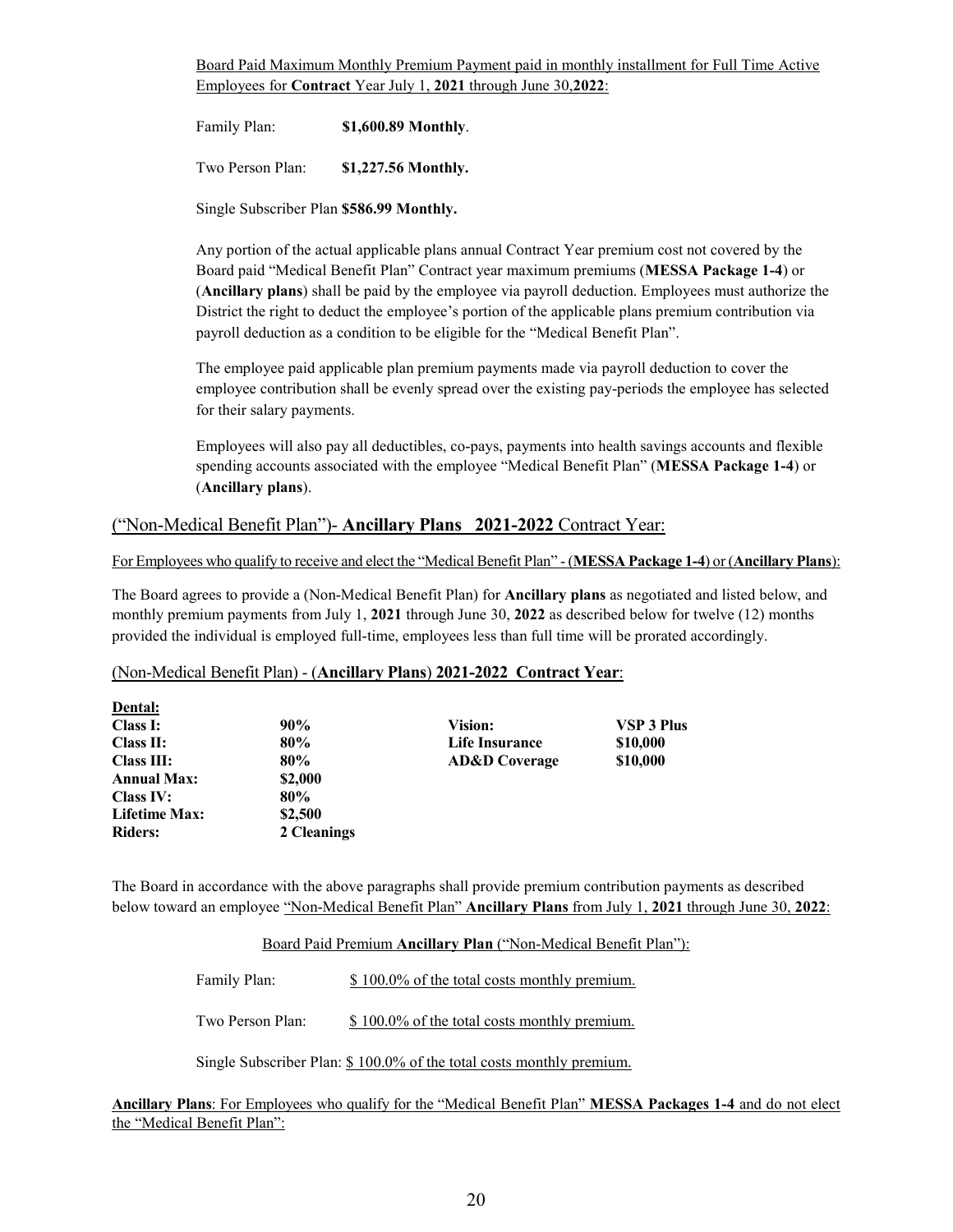The Board agrees to provide a (Non-Medical Benefit Plan) for **Ancillary plans** as negotiated and listed below) and monthly premium payments from July 1, **2021** through June 30, **2022**, as described below for **twelve** months provided the individual is employed full-time, employees less than full time will be prorated accordingly. For employees who work less than the applicable positions work year due to being hired after the contacted year or who resign or retire before the end of the contract year or whose census category changes during the contract year will receive prorated Board premium payments accordingly.

#### (Non-Medical Benefit Plan) – **Ancillary plans Contract Year 2021-2022**:

| Dental:                   |                   |
|---------------------------|-------------------|
| Class I:                  | 90%               |
| <b>Class II:</b>          | 80%               |
| <b>Class III:</b>         | 80%               |
| Annual Max:               | \$2,000           |
| <b>Class IV:</b>          | 80%               |
| <b>Lifetime Max:</b>      | \$2,500           |
| <b>Riders:</b>            | 2 Cleanings       |
| <b>Vision:</b>            | <b>VSP 3 Plus</b> |
| <b>Life Insurance:</b>    | \$10,000          |
| <b>AD&amp;D</b> Coverage: | \$10,000          |

#### Board Paid Premiums for **Ancillary plans** (Non-Medical Benefit Plan):

| Family Plan:            | 100.0% of the total monthly premium. |
|-------------------------|--------------------------------------|
| Two Person Plan:        | 100.0% of the total monthly premium. |
| Single Subscriber Plan: | 100.0% of the total monthly premium. |

#### The following paragraphs pertain to the (Non-Medical Benefit Plan) – **Ancillary plans**:

Any portion of the actual applicable plans contract year's annual premium cost not covered by the Board paid (Non-Medical Benefit Plan) – **Ancillary plans** monthly premiums; shall be paid by the employee via payroll deduction. Employees must authorize the District the right to deduct the employee's portion of the applicable plans premium contribution via payroll deduction as a condition to be eligible for the (Non-Medical Benefit Plan) - (**Ancillary plans**):

The employee paid applicable plan premium payments made via payroll deduction to cover the employee contribution shall be evenly spread over the existing pay-periods the employee has selected for their salary payments.

Employees will also pay all deductibles, co-pays, payments into health savings accounts and flexible spending accounts associated with the employee (Non-Medical Benefit Plan) - (**Ancillary Plans)**.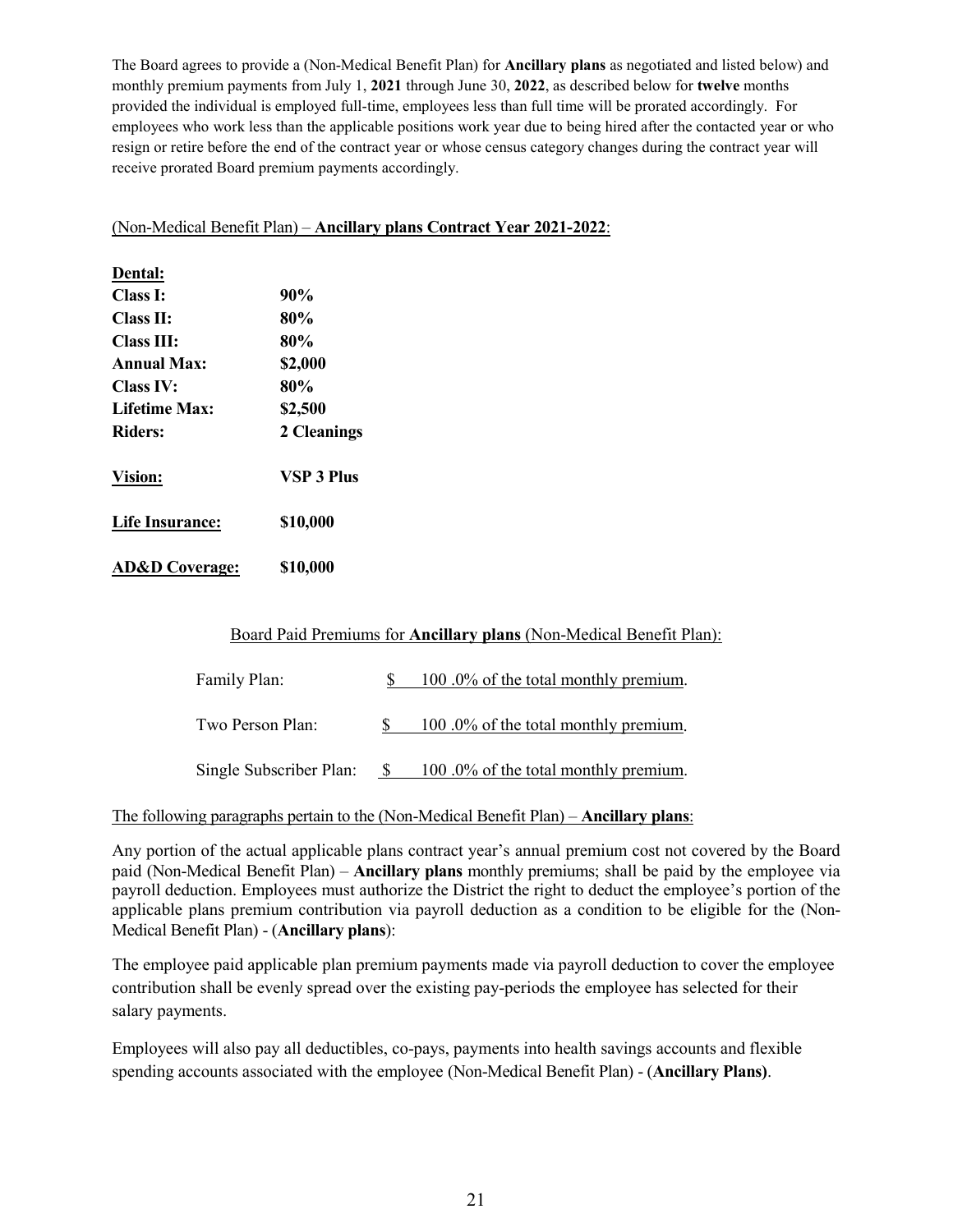- B. Employees not electing **MESSA Packages 1-4** may apply up to the amount of the **negotiated contract year hard cap** District's single subscriber premium contribution toward the purchase of MESSA fixed and/or variable option programs, and/or the MEA Financial Services insurance, annuities and/or other programs. Any amounts exceeding the District's single subscriber premium contribution rate shall be payroll deducted. An open enrollment period shall be provided whenever premium subsidy amounts change for the groups. These option programs are subject to the rules and regulations of the provider (MESSA, MEAFS). Any employee electing **UPAPA packages** health care protection as provided above, may participate in the Cafeteria Section 125 Plan upon written application, and apply the District's single subscriber premium contribution rate of said health care insurance toward the purchase of plan options. **By the employee's choice, the** District will provide payment, in full, on the first pay period of January **or bi-weekly amounts.**
- C. In the event that any employee, absent because of illness or injury, has exhausted sick leave accrual, the above mentioned fringe benefit shall continue throughout the balance of the contract year as defined in Section D.
- D. The Board shall make payment of insurance premiums for each employee to assure insurance coverage for the full twelve month period commencing July 1, and ending June 30, for all employees who complete their contractual obligation. If any employee terminates his/her employment for reasons other than illness prior to June, his subsidy shall terminate on the first of the month following. In instances where cost of coverage exceeds amount of subsidy, the School Board shall make provision for the excess to be payroll deductible.
- E. Premiums for coverage indicated in this Article (15), will be paid, as set forth by this Article**.** E. The Board shall provide a Verity Insurance Program payroll deduction for each staff member upon receipt of a written authorization and shall forward the deducted premiums directly to Verity.
- F. Employees hired, on a part-time basis, shall have a benefits package on a pro-rated basis.
- G. In the event the State of Michigan institutes initiatives which would save the District money on benefits, before the termination of this agreement, both parties agree to re-open negotiations concerning benefits.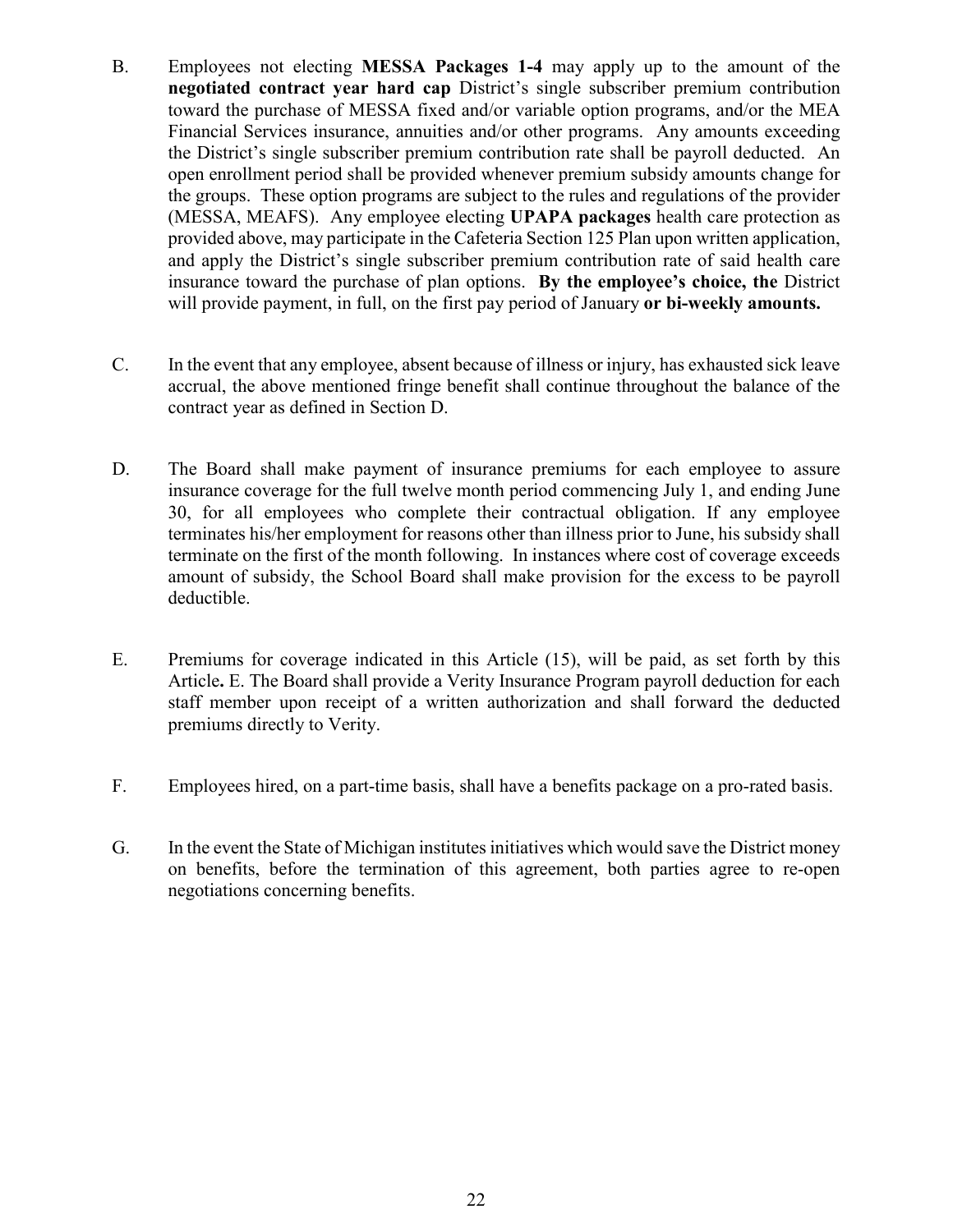In **"Medical Benefit Contract Year",** (**July 1, 2022 through and until June 30, 2023)**, **the Board agrees to the same mutually agreed to "Medical Benefits Plans" as were listed for the "Medical Benefit Contract Year",** (**July 1, 2021 through and until June 30, 2022)**,

**The Board will fund the "Medical Benefit Contract Year",** (**July 1, 2022 and until June 30, 2023), in accordance with regulations of "Public Act 152" of 2011 as amended, Section-3, and at the "Medical Benefit Plans"- "Annual Cost Limitations set for Calendar Year 2022".**

In **"Non-Medical Benefit Contract Year",** (**July 1, 2022 through and until June 30, 2023)**, **the Board agrees to the same mutually agreed to "Non-Medical Benefits Plans" as were listed for the "Non-Medical Benefit Contract Year",** (**July 1, 2021 through and until June 30, 2022)**,

**The Board will fund the "Non-Medical Benefit Contract Year",** of (**July 1, 2022 and until June 30, 2023), at 100% of the Monthly Premium.**

**Note: All "Contract Year" 2022-2023 dates will be changed to (2023-2024 dates) in the Agreement for the third contract year of the Agreement.**

In **"Medical Benefit Contract Year",** (**July 1, 2023 through and until June 30, 2024)**, **the Board agrees to the same mutually agreed to "Medical Benefits Plans" as were listed for the "Medical Benefit Contract Year",** (**July 1, 2022 through and until June 30, 2023)**,

**Also, if the "IRS" adjusts the minimum deductible levels to qualify for a tax free "Health Savings Account" for any "Tax Year" the new qualifying amounts will be corrected in the Agreement.** 

**All current contract language of Article-12, other than the above listed changes will remain the same for the contract year 2021-2022 through contract year 2023-2024.**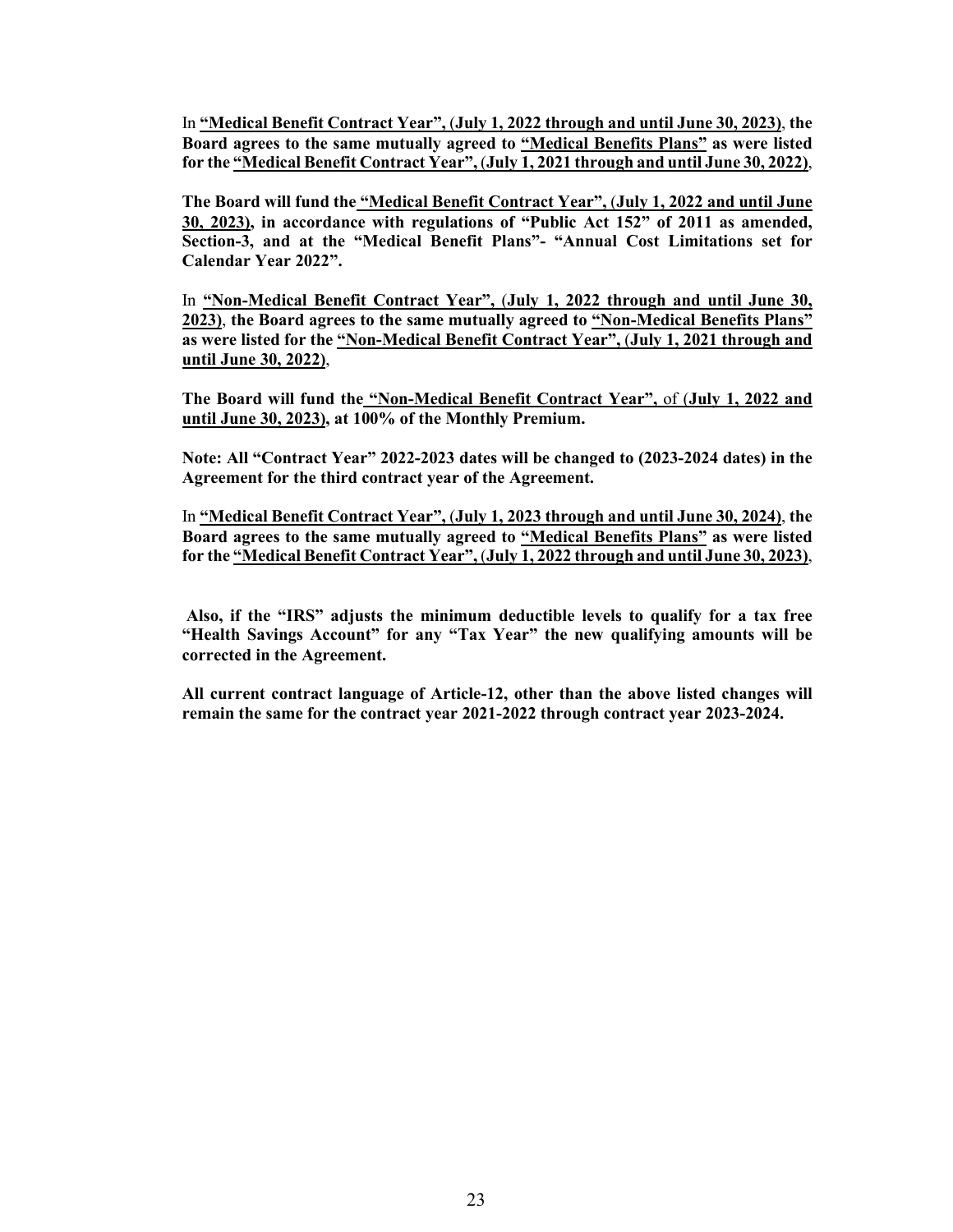### **PROFESSIONAL GRIEVANCE PROCEDURE**

- A. A grievance is a claim based upon an alleged violation, misinterpretation, or misapplication of any provision of this Agreement. The following matters shall not be the basis of any grievance filed under the procedure outlined in the Article:
	- 1. The discharge or termination of any teacher from an extra duty position

It is expressly understood that the grievance procedure shall not apply to those areas in which the Tenure Act prescribes a procedure or authorizes a remedy (discharge and /or demotion).

- B. The term "days" as used herein shall mean days in which school is in session. If a grievance is filed at or near the end of the school year, then "days" shall mean business days.
- C. Written grievances as required herein shall contain the following:
	- 1. It shall be signed by the grievant or grievants
	- 2. It shall be signed by a representative of this association
	- 3. It shall be specific
	- 4. It shall cite the section or subsection of this contract alleged to have been violated
	- 5. It shall contain the date of the alleged violation
	- 6. It shall specify the relief requested
- D. The fees and expenses of the arbitrator shall be shared equally by the parties.
- E. 1. The time limits provided in this article shall be strictly observed, but may be extended by written agreement of the parties. In the event a grievance is filed after May 15 of any year, and strict adherence to the time limits may result in hardship of any party, the Board shall use its best efforts to process such grievance prior to the end of the school term or as soon thereafter as possible.
	- 2. Any written grievance not in accordance with the above requirements may be rejected as improper. Such a rejection shall not extend the limitations hereinafter set forth.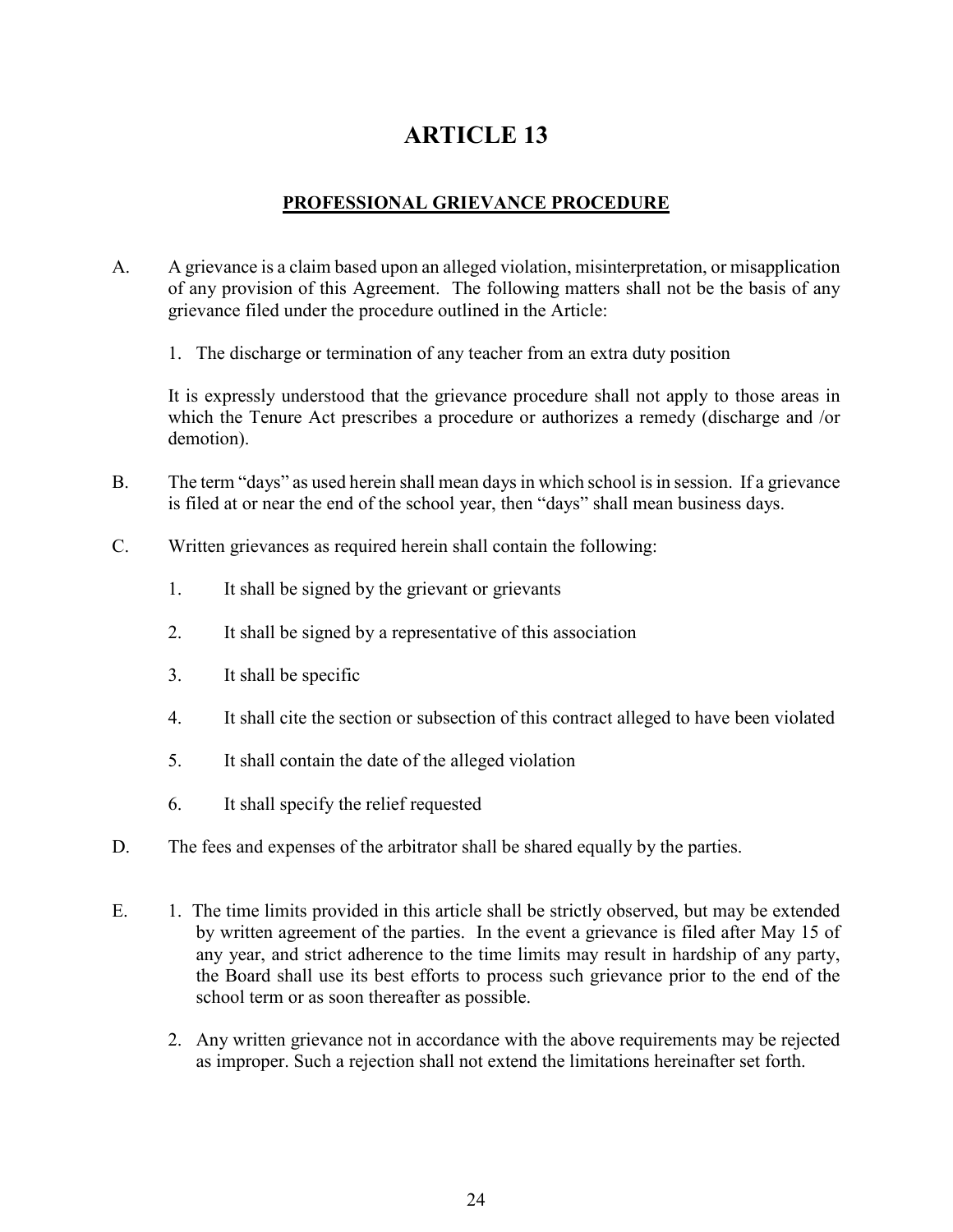### Level One

In the event that a teacher believes there is a basis for a grievance, he/she shall first discuss the alleged grievance with his/her superintendent/principal either personally or accompanied by his/her Association representative. The grievance must be filed within fifteen (15) days of the discovery of the violation, misinterpretation, or misapplication. (It is understood by the parties that the discovery shall be limited to the school year.)

#### Level Two

If, as a result of the informal discussion with the superintendent/principal, a grievance still exists, the teacher may invoke the formal grievance procedure through the Association. A copy of the grievance shall be delivered to the superintendent/principal. Within seven (7) days of receipt of the grievance, the superintendent/principal or his/her designee shall meet with the Association in an effort to resolve the grievance. The superintendent/principal shall indicate his/her disposition of the grievance in writing within five (5) days of such meeting, and shall furnish a copy thereof to the Association.

#### Level Three

If the Association is not satisfied with the disposition of the grievance, or if no disposition has been made within five (5) days of such meeting, the grievance shall be transmitted to the Board by filing a written copy thereof with the secretary or other designee of the Board. The Board, no later than its next regular meeting or within two (2) weeks, whichever shall be later, shall meet with the Association on the grievance. Disposition of the grievance in writing by the Board shall be made no later than seven (7) days thereafter. A copy of such disposition shall be furnished to the Association.

#### Level Four

If the Association is not satisfied with the disposition of the grievance by the Board, or if no disposition has been made within the period above provided, the grievance may be submitted for arbitration before an impartial arbitrator. If the parties cannot agree as to the arbitrator within five (5) days from the notification date that arbitration will be pursued, an arbitrator shall be selected by the American Arbitration Association in accord with its rules, which shall likewise govern the arbitration proceeding. The Board and the Association shall not be permitted to assert in such arbitration proceeding any ground, or to rely on any evidence not previously disclosed to the other party. The arbitrator shall have no power to alter, add to, or subtract from the terms of this Agreement. Both parties agree to be bound by the award of the arbitrator and agree that judgment thereon may be entered in any court of competent jurisdiction.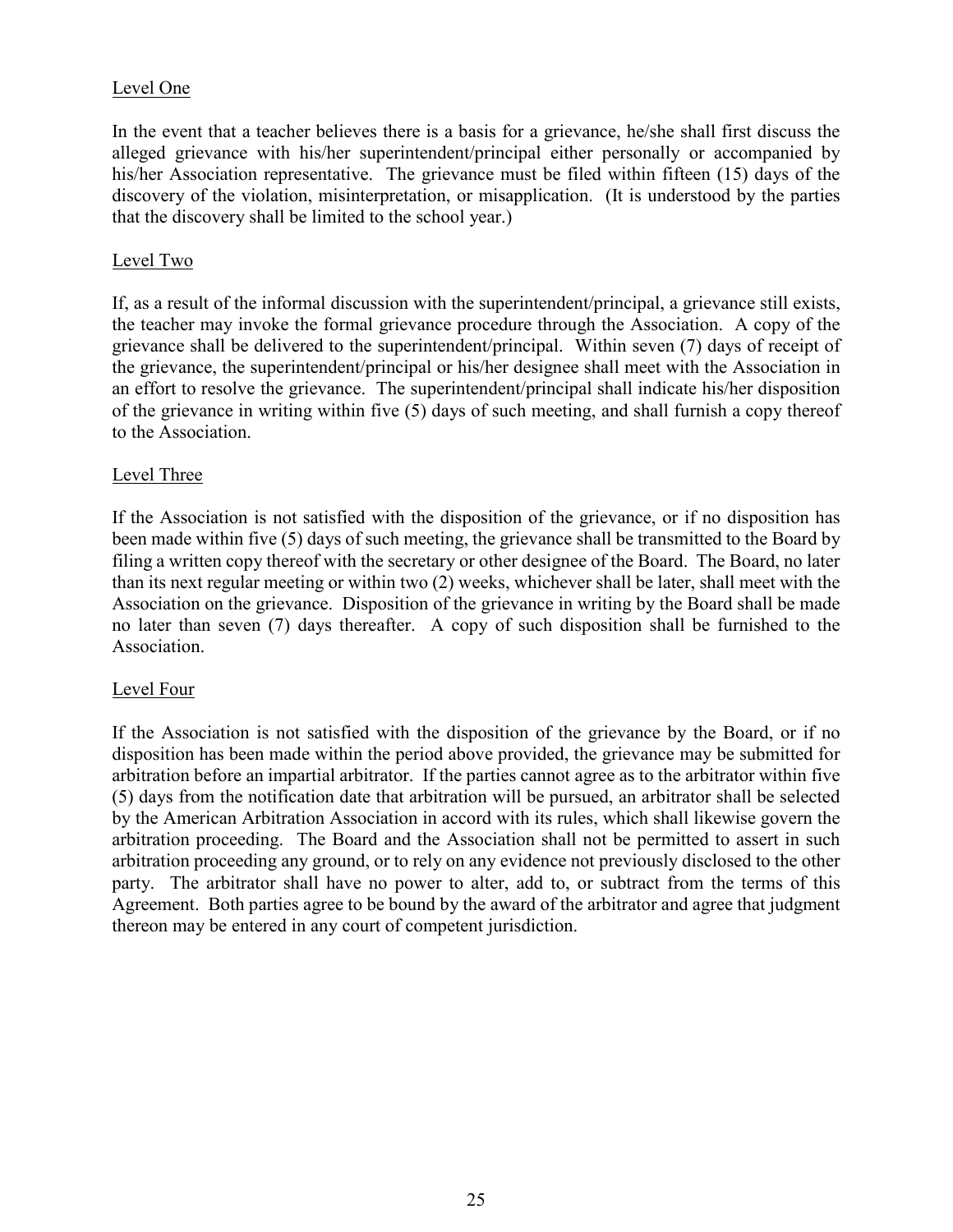### **SENIORITY**

- A. Seniority shall be defined as the length of continuous service accumulated in the bargaining unit in the Stanton Township Schools from the teacher's most recent date of hire. The teacher's most recent date of hire shall be the date of the most recent Board meeting at which the teacher's employment was approved as recorded in the official minutes of the Board of Education. All periods when the teacher is on any unpaid leave of absence of one (1) full semester or more, or on layoff, shall be excluded from accumulated service, but shall not constitute a break in continuous service.
- B. Seniority shall be calculated on a pro-rated basis. Years of service being based on the ratio of employment in the school district to a full-time position. For example, an employee serving the year from September through June, but only scheduled for sixty percent (60%) of a position, will be credited with six-tenths (.6) year of seniority for such service.
- C. Teachers who have accrued seniority within the bargaining unit, and continue to work for the school district, but in a non-bargaining unit position, will have their bargaining unit seniority frozen at the time they leave the bargaining unit position. They may resume accumulation of seniority when they return to the bargaining unit.
- D. In the event of a tie in accumulated seniority, teachers shall be ranked on the seniority list in order of the highest four-digit number, determined by the last four digits of the teachers' respective social security numbers.
- E. Seniority shall be lost by a teacher upon his/her resignation, abandonment, and/or discharge from employment with the school district.
- F. The school district will prepare a seniority list by October 15 each year. Within thirty (30) calendar days of posting the seniority list, any teacher (or the Association) believing the list to be inaccurate, shall file a written, signed objection with the Administration. Representatives of the Administration and the Association will meet with the objecting teacher in an attempt to resolve the matter. If the matter is not resolved, and the teacher (or Association) desire to appeal the matter, a written grievance must be submitted to the "superintendent step" of the grievance procedure within ten (10) calendar days following the filing of the written objection. If no written objections have been made within such period, or if a written objection has been made, upon final resolution of the validity of such objection, the school district may conclusively rely upon the accuracy of such list for all purposes of the Agreement, and for purposes of future revisions of such list.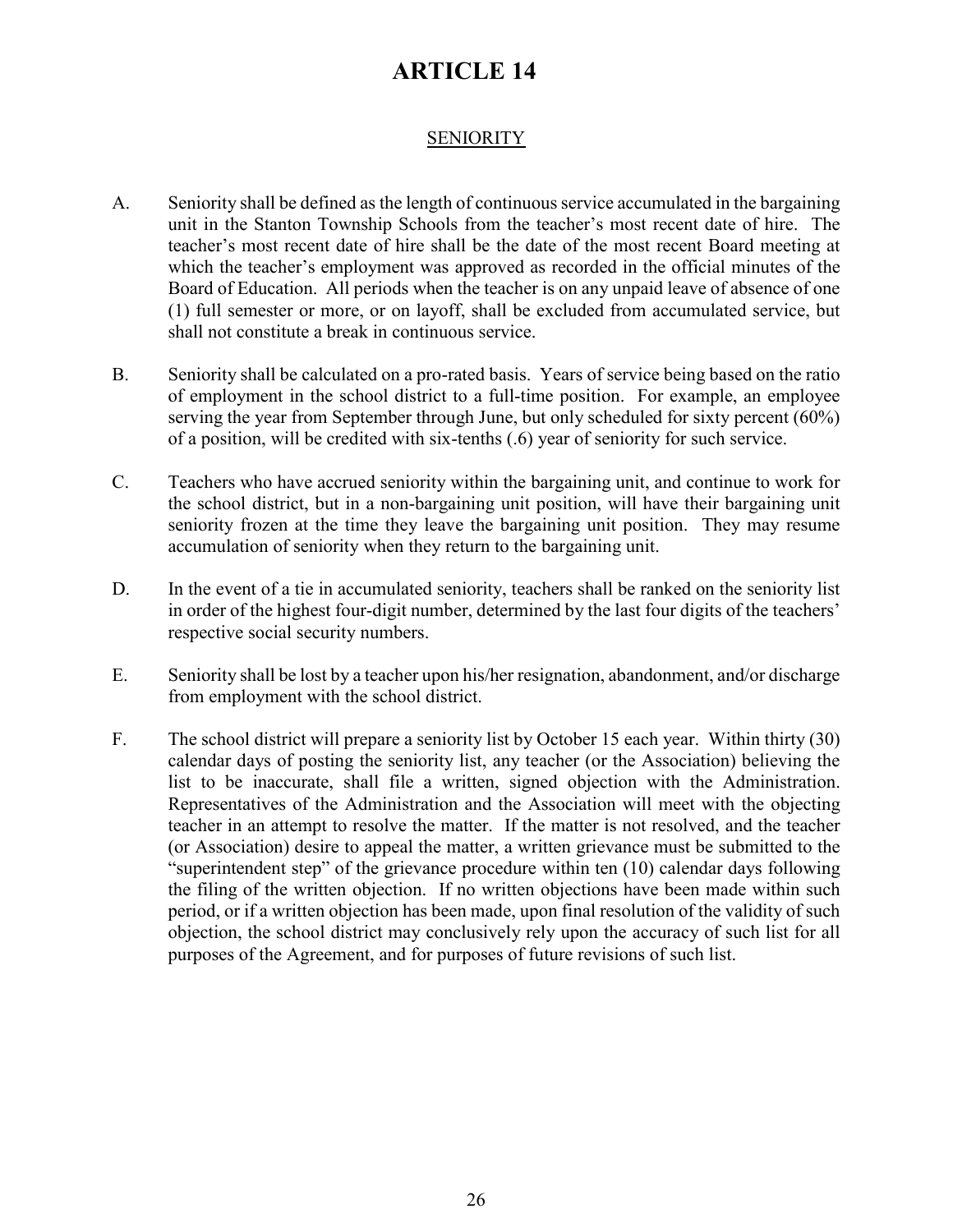#### **SEVERANCE PAY**

A teacher, who severs or terminates their relationship with the School District in good standing, shall be paid the **following sum** in termination or severance pay.

| 15 consecutive years       | \$7,000              |
|----------------------------|----------------------|
| 20 consecutive years       | \$10,000             |
| 25 consecutive years       | \$15,000             |
| After 25 consecutive years | $+$ \$1,000 per year |

A teacher with 15 consecutive part-time years of teaching, or a combination of 15 consecutive part-time and full-time years, who severs or terminates their employment relationship with the school district in good standing, shall be paid a pro-rated sum in termination or severance pay. The pro-ration will be calculated by adding each of the 15 or more years of service, divided by the total years of consecutive service, and multiplying by \$7,000.00, ie; a teacher works 15 part-time years, the pro-ration is:

> .5 x  $14 + .1 = 7.1$  years 7.1  $\div$  15 = .473 average years  $.473 \text{ X } $7,000.00 = $3311.00$

No teacher shall be granted both severance and an early retirement upon termination or retirement.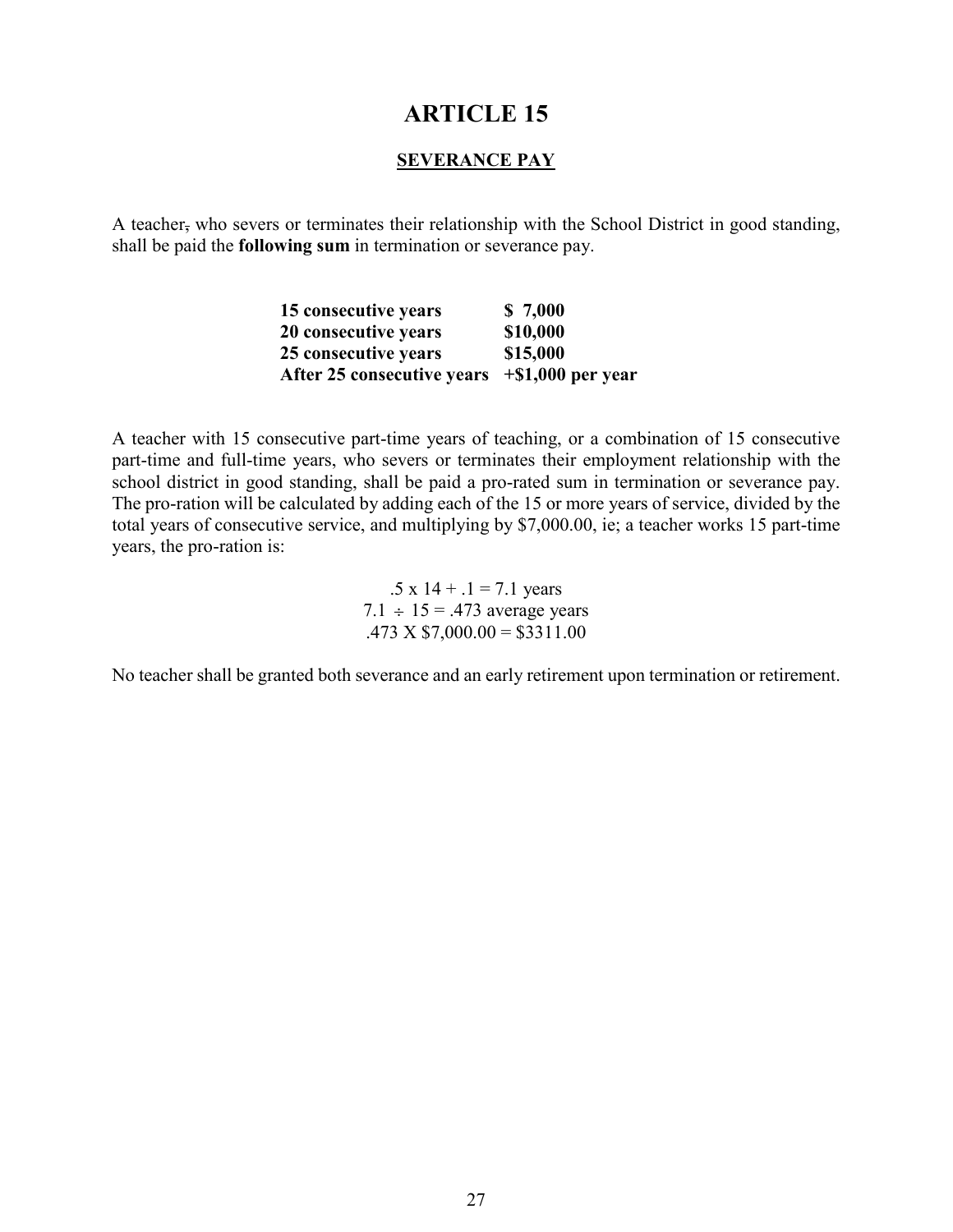#### **PROFESSIONAL DEVELOPMENT**

The District will pay 50% of any tuition fee incurred by a teacher towards an approved program up to a total of eight hundred dollars (\$800) per fiscal year. (1,600 X 50%) A bill for tuition is required as well as a passing grade before tuition will be reimbursed. The district will also pay 50% of any actual fees incurred by a teacher for the cost of SB-CEU's, continuing education credits. A receipt for the SB-CEU's is required for reimbursement.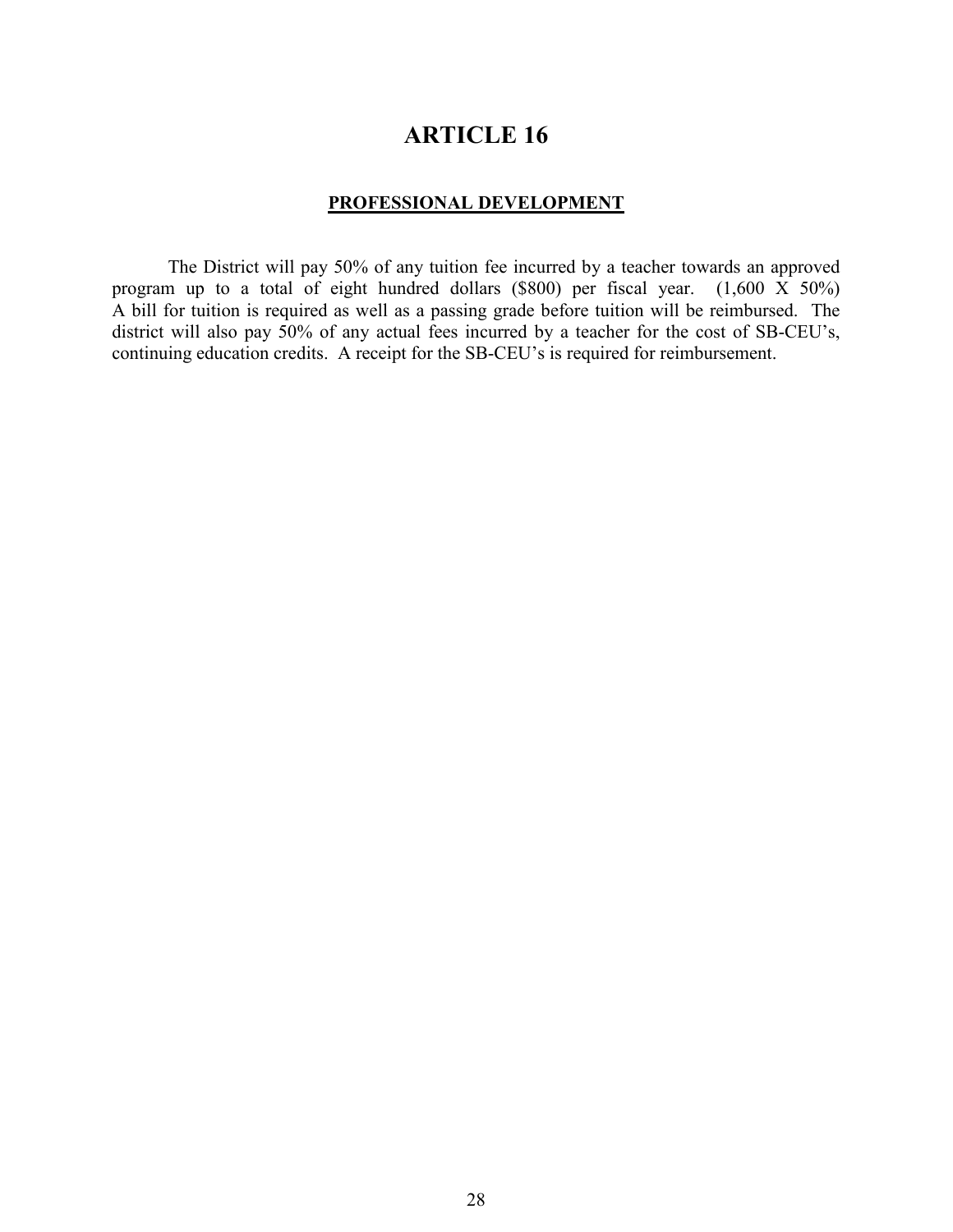### **MENTOR TEACHERS**

For the duration of this contract, mentors will be selected from within the bargaining unit on a voluntary basis. There will be no compensation for the assignment. Should the workload of such assignment expand, the Board and the Union will meet to address the issue.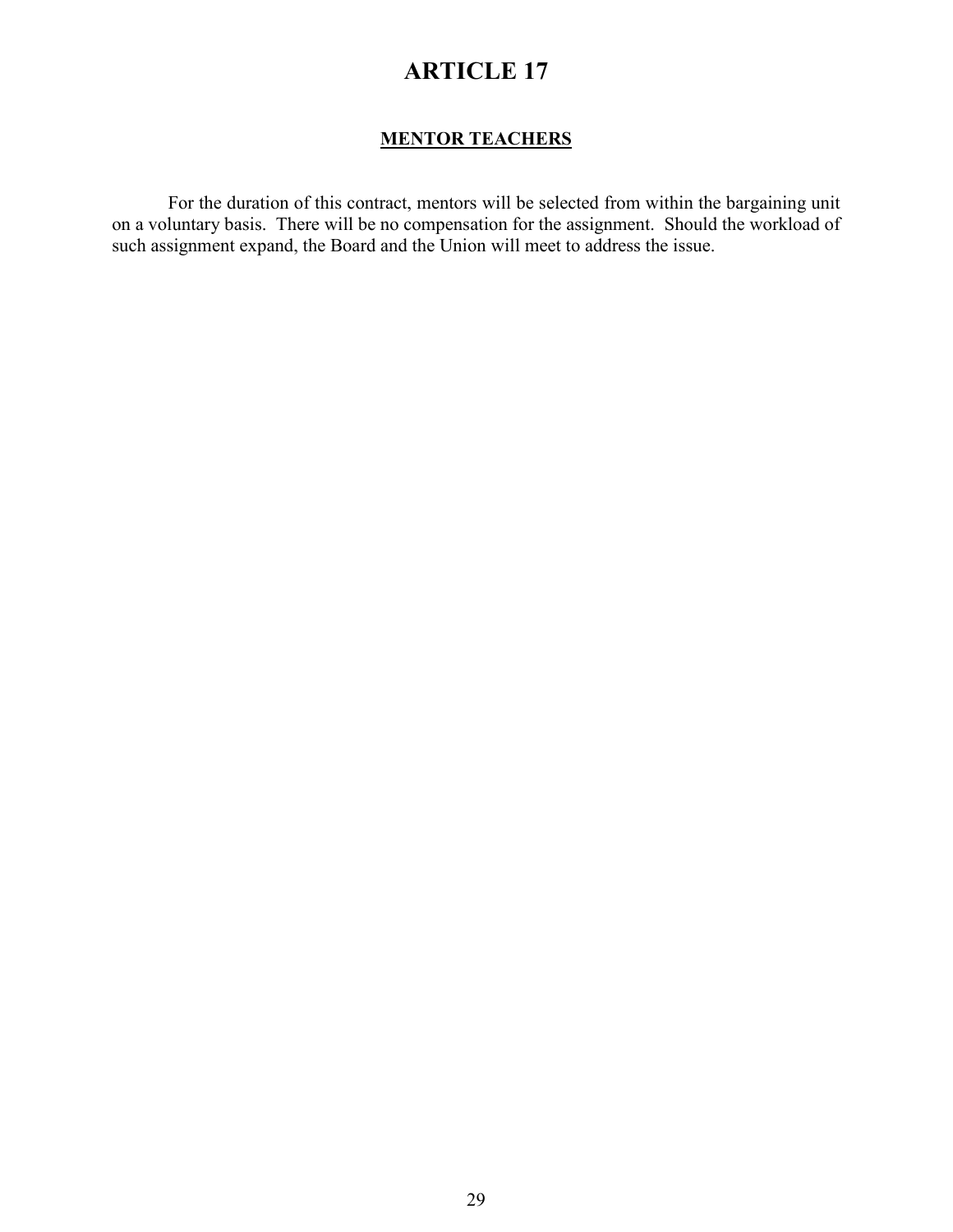### STUDENT DISCIPLINE AND TEACHER PROTECTION

- A. The Board of Education recognizes its responsibility to give all reasonable support and assistance to teachers with respect to the maintenance of control and discipline in the classroom, on school property and during school sponsored events. The Association pledges the support of all teachers in enforcing the published rules and regulations of the school district as they apply to students.
- B. A teacher may exclude a pupil from class when the grossness of the offense, the persistence of the misbehavior or the disruptive effect of the violation makes the continued presence of the student in the classroom intolerable. In such cases, the teacher will furnish the principal, as promptly as his/her teaching obligations will allow, full particulars of the incident in writing.
- C. Suspensions of students from school may be imposed by a principal or his/her designated representative or by a teacher as provided by law. School authorities will endeavor to achieve correction of student misbehavior through counseling and interviews with the child and his parents when warranted.
- D. Any case of assault upon a teacher shall be promptly reported to the Board or its designated representative. The Board will provide legal counsel to advise the teacher of his/her rights and obligations with respect to such assault. Provided the teacher is not in violation of any published Board policy or administrative regulations, the Board of Education and their designated representatives will render all reasonable assistance to the teacher in connection with handling of the incident by law enforcement and judicial authorities.
- E. If any teacher is complained against or sued as a result of any action taken by the teacher while in pursuit of his/her employment, the Board will provide legal counsel and render all necessary assistance to the teacher in his/her defense, provided the teacher has not violated any published Board Policy or any published administrative regulations.
- F. Time lost by a teacher in connection with any incident mentioned in the Article shall not be charged against the teacher, provided the time lost is not due to the misconduct or negligence of the teacher.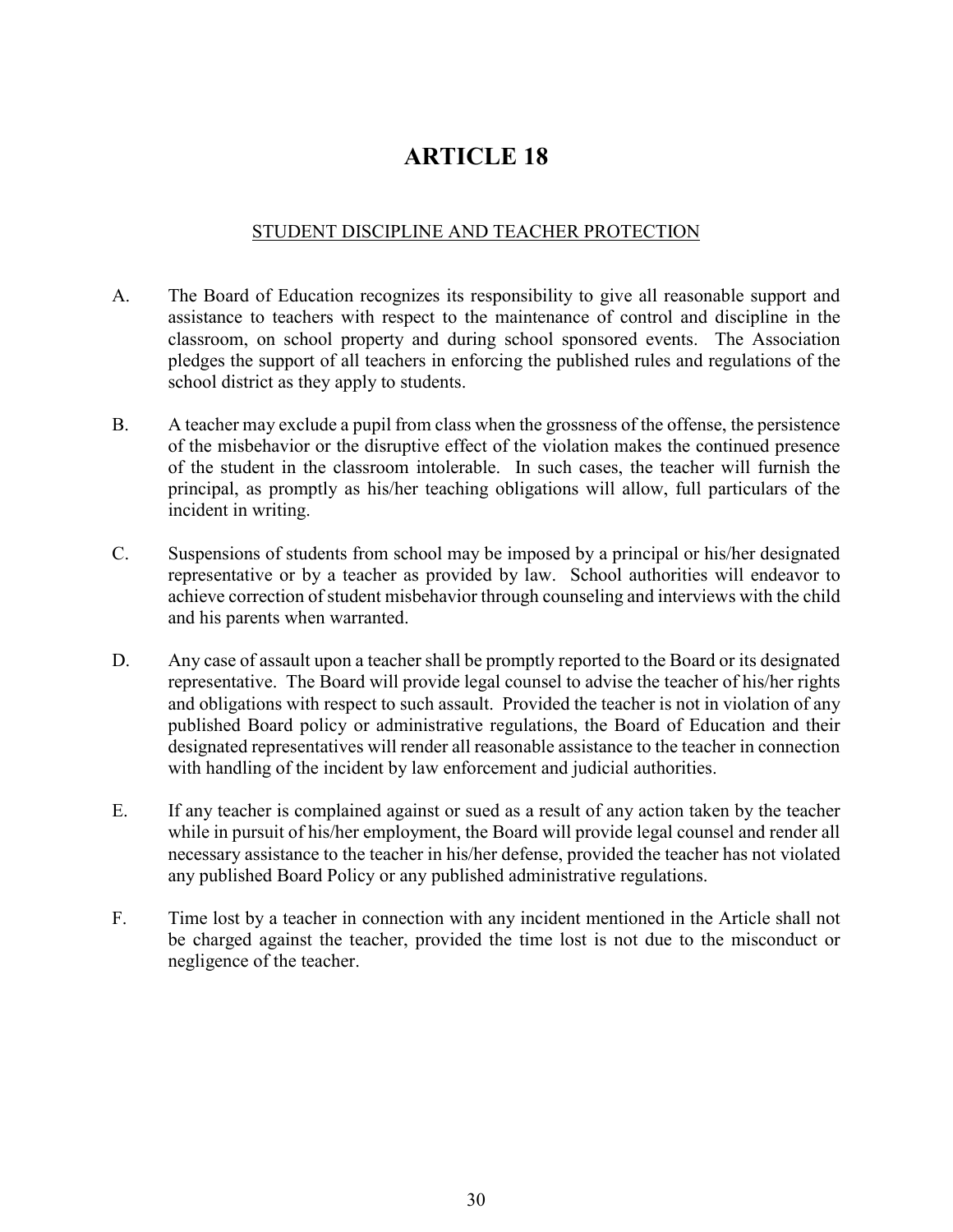### **RETIREMENT INCENTIVE**

This retirement incentive would apply to those in the "MIP" and those qualifying for a deferred retirement under the "Basic" Plan.

A qualifying teacher may elect an early retirement incentive plan as follows:

Eligibility requirements:

- 1. Employee must meet state age requirement for retirement. (46 MIP; 55 Basic)
- 2. Must meet years of service requirement for state. (30 years)
- 3. Must have at least 10 years of service with Stanton Township Schools

Employee chooses to retire within state guidelines listed above:

The amount of the early retirement incentive shall be as follows:

| First year of eligibility  | $$20,000$ total $-$5,000$ per year for 4 years |
|----------------------------|------------------------------------------------|
| Second year of eligibility | $$12,000$ total - \$4,000 per year for 3 years |
| Third year of eligibility  | \$6,000 total - \$3,000 per year for 2 years   |
| Fourth year of eligibility | \$2,000 total over 1 year                      |

Once an employee passes his/her fourth year of eligibility that employee is no longer eligible for the ERI. The year of eligibility would be determined by the employee retirement status as of Sept 1 of any given year.

#### Payment options:

The District may choose to pay out the retirement stipend in either a lump sum or in monthly installments which would begin in October of a given year. The retiree will be notified of the payment plan by August 1 of any given year.

In the event of the retiree's death, the remaining benefits will be paid according to the above schedule, to the retiree's surviving designated beneficiary as listed on the Michigan Public School Employees retirement form.

#### **This article will sunset at the conclusion of this contact on 06/30/2024.**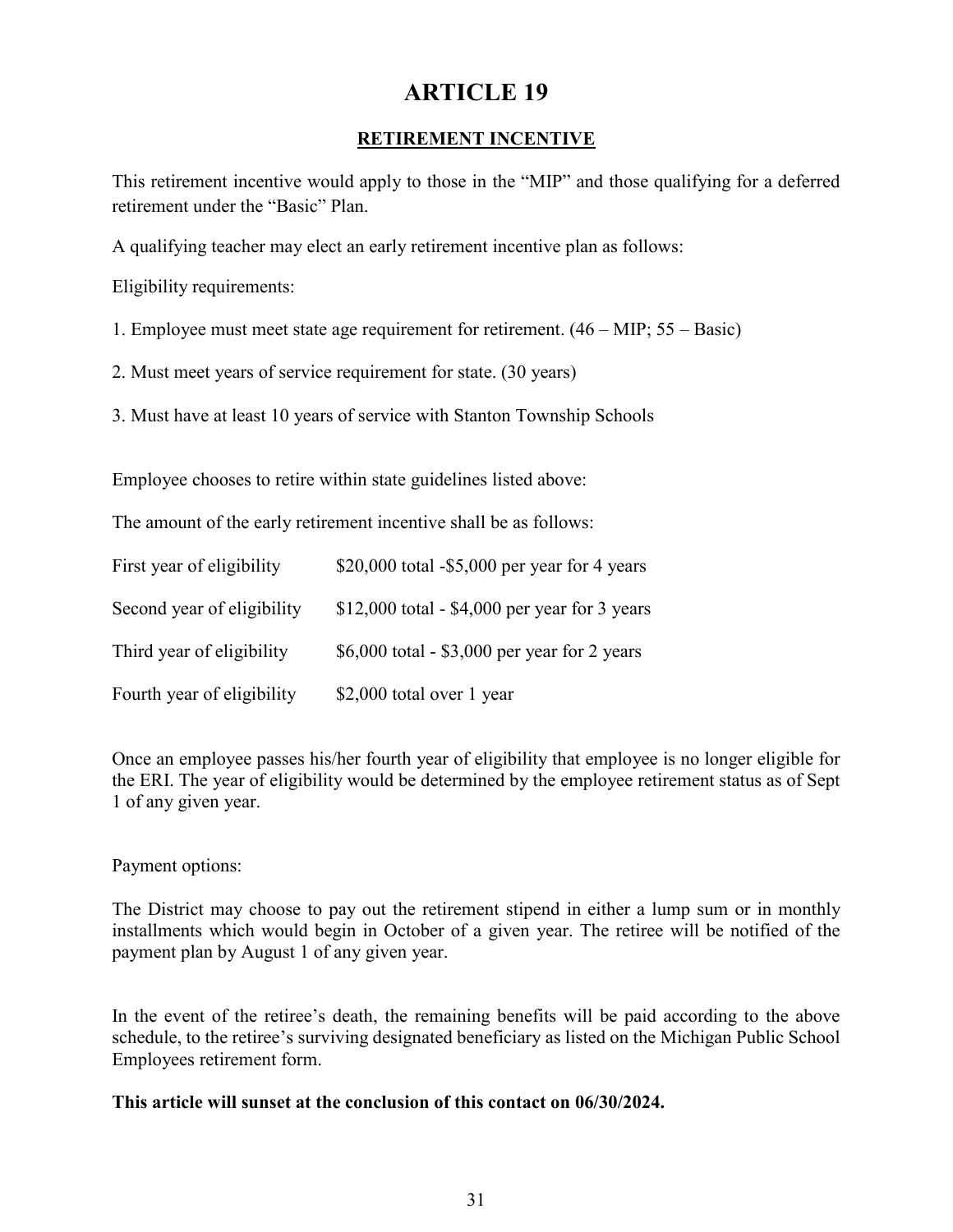A committee shall be formed with Association representation for the purpose of monitoring and assessing NCLB "highly qualified" requirements of staff.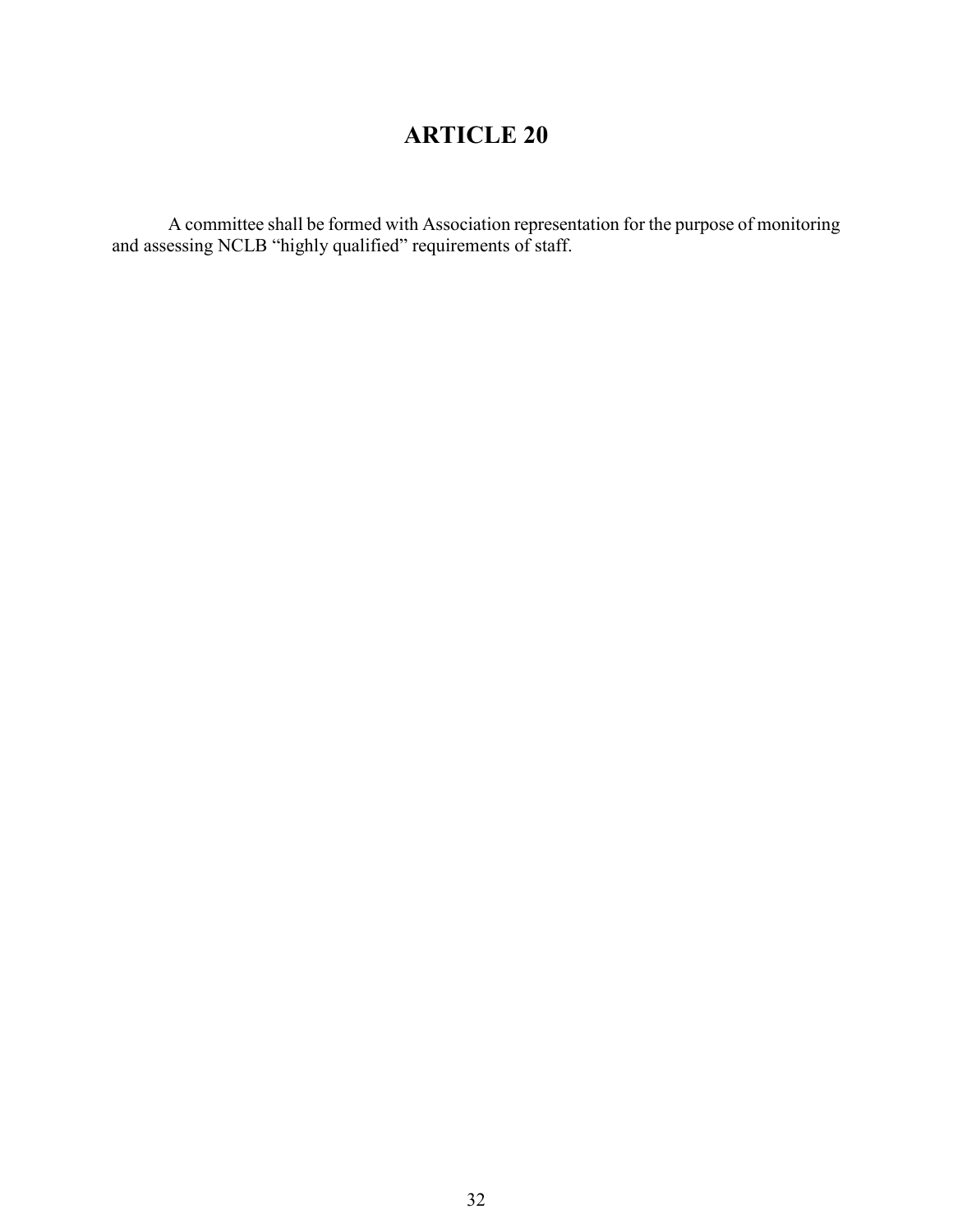## **Appendix A TEACHER SALARY SCHEDULE**

## **2021-2022 Contract Year**

| <b>Step</b>             | <b>BA/BS</b> | $BA/BS +18$ | <b>MA/MS</b> | $MA/MS + 18$ | $MA/MS+30/$ |
|-------------------------|--------------|-------------|--------------|--------------|-------------|
|                         |              |             |              |              | <b>PHD</b>  |
| $\mathbf{1}$            | 35,300       | 37,000      | 38,700       | 40,300       | 40,900      |
| $\overline{2}$          | 37,000       | 38,700      | 40,300       | 41,600       | 42,000      |
| $\mathbf{3}$            | 37,800       | 40,700      | 42,400       | 44,400       | 44,800      |
| $\overline{\mathbf{4}}$ | 41,000       | 42,700      | 44,400       | 45,500       | 45,900      |
| 5                       | 43,000       | 44,700      | 46,400       | 48,100       | 48,500      |
| 6                       | 45,000       | 46,700      | 48,400       | 50,100       | 50,600      |
| $\overline{7}$          | 47,400       | 49,100      | 50,700       | 52,400       | 52,900      |
| 8                       | 49,700       | 51,400      | 53,100       | 54,800       | 55,300      |
| 9                       | 52,100       | 53,800      | 55,300       | 57,100       | 57,700      |
| 10                      | 54,800       | 55,300      | 58,100       | 59,800       | 60,400      |
| 11                      | 55,900       | 56,400      | 59,200       | 60,900       | 61,500      |
| $12 - 15$               | 57,000       | 57,500      | 60,300       | 62,000       | 62,600      |
| $16 - 20$               | 58,100       | 58,600      | 61,400       | 63,100       | 63,700      |
| $21 - 24$               | 59,200       | 59,700      | 62,500       | 64,200       | 64,800      |
| $25 - 30$               | 60,300       | 60,800      | 63,600       | 65,300       | 65,900      |
| $30+$                   | 61,400       | 61,900      | 64,700       | 66,400       | 67,000      |

#### **Advancement of one-step for qualified employees in the 2021-2022 contract year.**

In order for a teacher to qualify for advancement on the Salary Schedule beyond the B.A. or M.A. degrees, credits must meet the following criteria:

- 1. They must be graduate Credits or;
- 2. Credits germane to a teacher's assignment and/or certification, or;
- 3. Credits in an approved program, or;
- 4. Credits approved by the Administration.

5. It is understood that undergraduate credits taken for the purpose of recertification shall not apply unless they are approved by the Administration.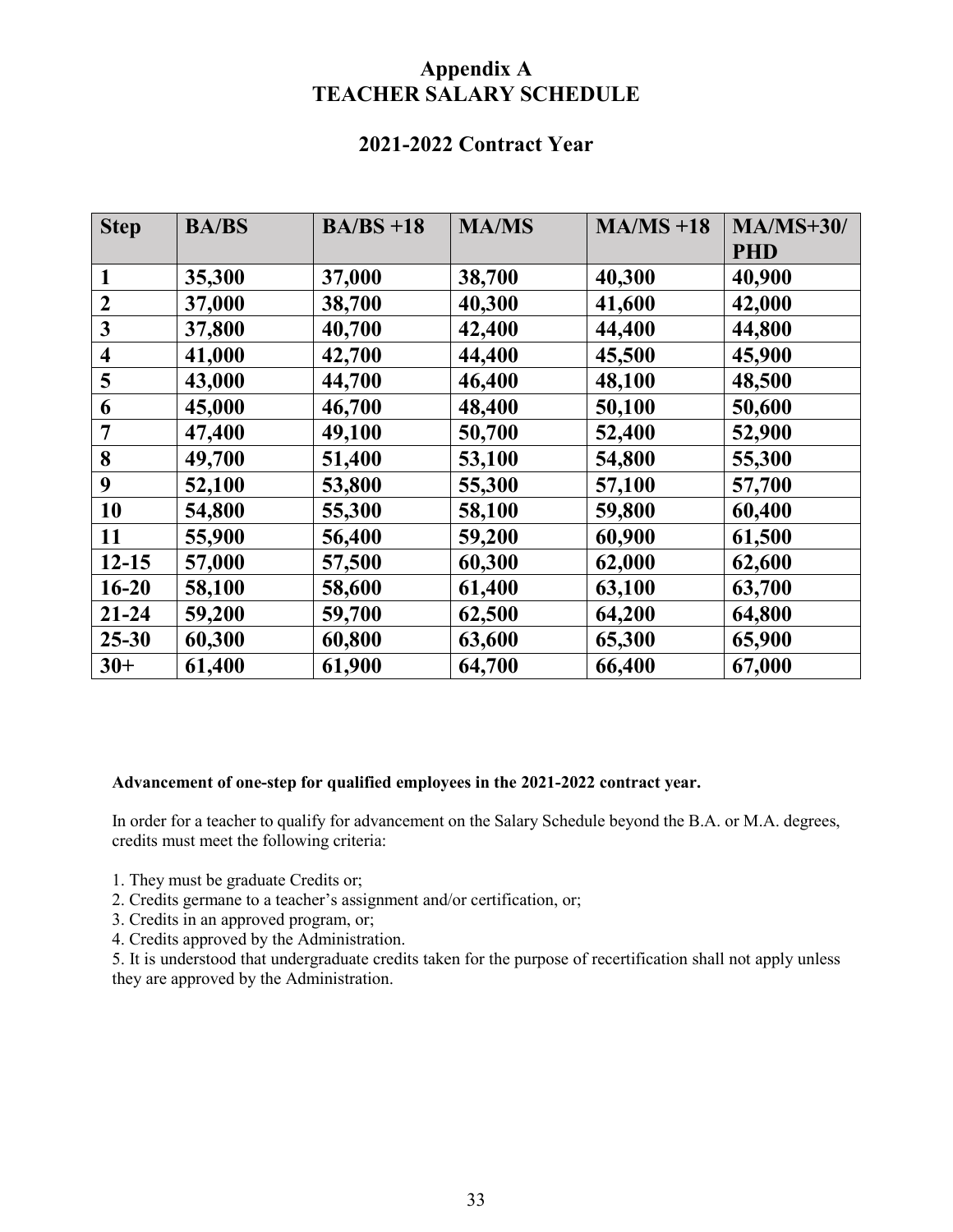### **TEACHER SALARY SCHEDULE**

|  | 2022-2023 Contract Year |
|--|-------------------------|
|--|-------------------------|

| <b>Step</b>             | <b>BA/BS</b> | $BA/BS +18$ | <b>MA/MS</b> | $MA/MS + 18$ | $MA/MS+30/$<br><b>PHD</b> |
|-------------------------|--------------|-------------|--------------|--------------|---------------------------|
| $\mathbf{1}$            | 36,600       | 38,300      | 40,000       | 41,600       | 42,200                    |
| $\overline{2}$          | 38,300       | 40,000      | 41,600       | 42,900       | 43,300                    |
| $\mathbf{3}$            | 39,100       | 42,000      | 43,700       | 45,700       | 46,100                    |
| $\overline{\mathbf{4}}$ | 42,300       | 44,000      | 45,700       | 46,800       | 47,200                    |
| 5                       | 44,300       | 46,000      | 47,700       | 49,400       | 49,800                    |
| 6                       | 46,300       | 48,000      | 49,700       | 51,400       | 51,900                    |
| 7                       | 48,700       | 50,400      | 52,000       | 53,700       | 54,200                    |
| 8                       | 51,000       | 52,700      | 54,400       | 56,100       | 56,600                    |
| 9                       | 53,400       | 55,100      | 56,600       | 58,400       | 59,000                    |
| 10                      | 56,100       | 56,600      | 59,400       | 61,100       | 61,700                    |
| 11                      | 57,200       | 57,700      | 60,500       | 62,200       | 62,800                    |
| $12 - 15$               | 58,300       | 58,800      | 61,600       | 63,300       | 63,900                    |
| $16 - 20$               | 59,400       | 59,900      | 62,700       | 64,400       | 65,000                    |
| $21 - 24$               | 60,500       | 61,000      | 63,800       | 65,500       | 66,100                    |
| $25 - 30$               | 61,600       | 62,100      | 64,900       | 66,600       | 67,200                    |
| $30+$                   | 62,700       | 63,200      | 66,000       | 67,700       | 68,300                    |

#### **Advancement of one-step for qualified employees in the 2022-2023 contract year.**

In order for a teacher to qualify for advancement on the Salary Schedule beyond the B.A. or M.A. degrees, credits must meet the following criteria:

- 1. They must be graduate Credits or;
- 2. Credits germane to a teacher's assignment and/or certification, or;
- 3. Credits in an approved program, or;
- 4. Credits approved by the Administration.

5. It is understood that undergraduate credits taken for the purpose of recertification shall not apply unless they are approved by the Administration.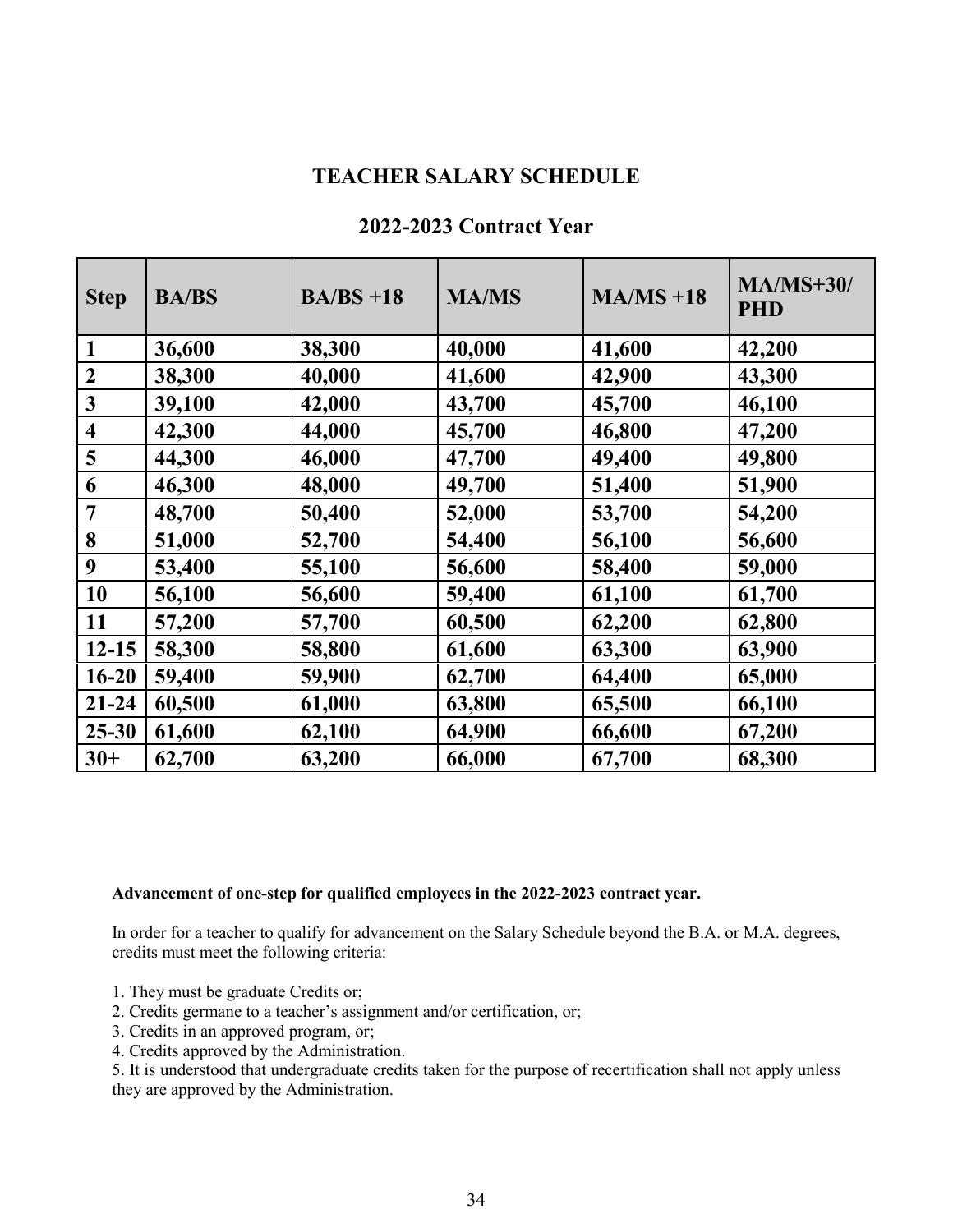### **TEACHER SALARY SCHEDULE**

| <b>Step</b>    | <b>BA/BS</b> | $BA/BS +18$ | <b>MA/MS</b> | $MA/MS + 18$ | $MA/MS+30/$<br><b>PHD</b> |
|----------------|--------------|-------------|--------------|--------------|---------------------------|
| $\mathbf{1}$   | 37,900       | 39,600      | 41,300       | 42,900       | 43,500                    |
| $\overline{2}$ | 39,600       | 41,300      | 42,900       | 44,200       | 44,600                    |
| 3              | 40,400       | 43,300      | 45,000       | 47,000       | 47,400                    |
| 4              | 43,600       | 45,300      | 47,000       | 48,100       | 48,500                    |
| 5              | 45,600       | 47,300      | 49,000       | 50,700       | 51,100                    |
| 6              | 47,600       | 49,300      | 51,000       | 52,700       | 53,200                    |
| 7              | 50,000       | 51,700      | 53,300       | 55,000       | 55,500                    |
| 8              | 52,300       | 54,000      | 55,700       | 57,400       | 57,900                    |
| 9              | 54,700       | 56,400      | 57,900       | 59,700       | 60,300                    |
| 10             | 57,400       | 57,900      | 60,700       | 62,400       | 63,000                    |
| 11             | 58,500       | 59,000      | 61,800       | 63,500       | 64,100                    |
| $12 - 15$      | 59,600       | 60,100      | 62,900       | 64,600       | 65,200                    |
| $16 - 20$      | 60,700       | 61,200      | 64,000       | 65,700       | 66,300                    |
| $21 - 24$      | 61,800       | 62,300      | 65,100       | 66,800       | 67,400                    |
| $25 - 30$      | 62,900       | 63,400      | 66,200       | 67,900       | 68,500                    |
| $30+$          | 64,000       | 64,500      | 67,300       | 69,000       | 69,600                    |

### **2023-2024 Contract Year**

#### **Advancement of one-step for qualified employees in the 2023-2024 contract year.**

In order for a teacher to qualify for advancement on the Salary Schedule beyond the B.A. or M.A. degrees, credits must meet the following criteria:

- 1. They must be graduate Credits or;
- 2. Credits germane to a teacher's assignment and/or certification, or;
- 3. Credits in an approved program, or;
- 4. Credits approved by the Administration.

5. It is understood that undergraduate credits taken for the purpose of recertification shall not apply unless they are approved by the Administration.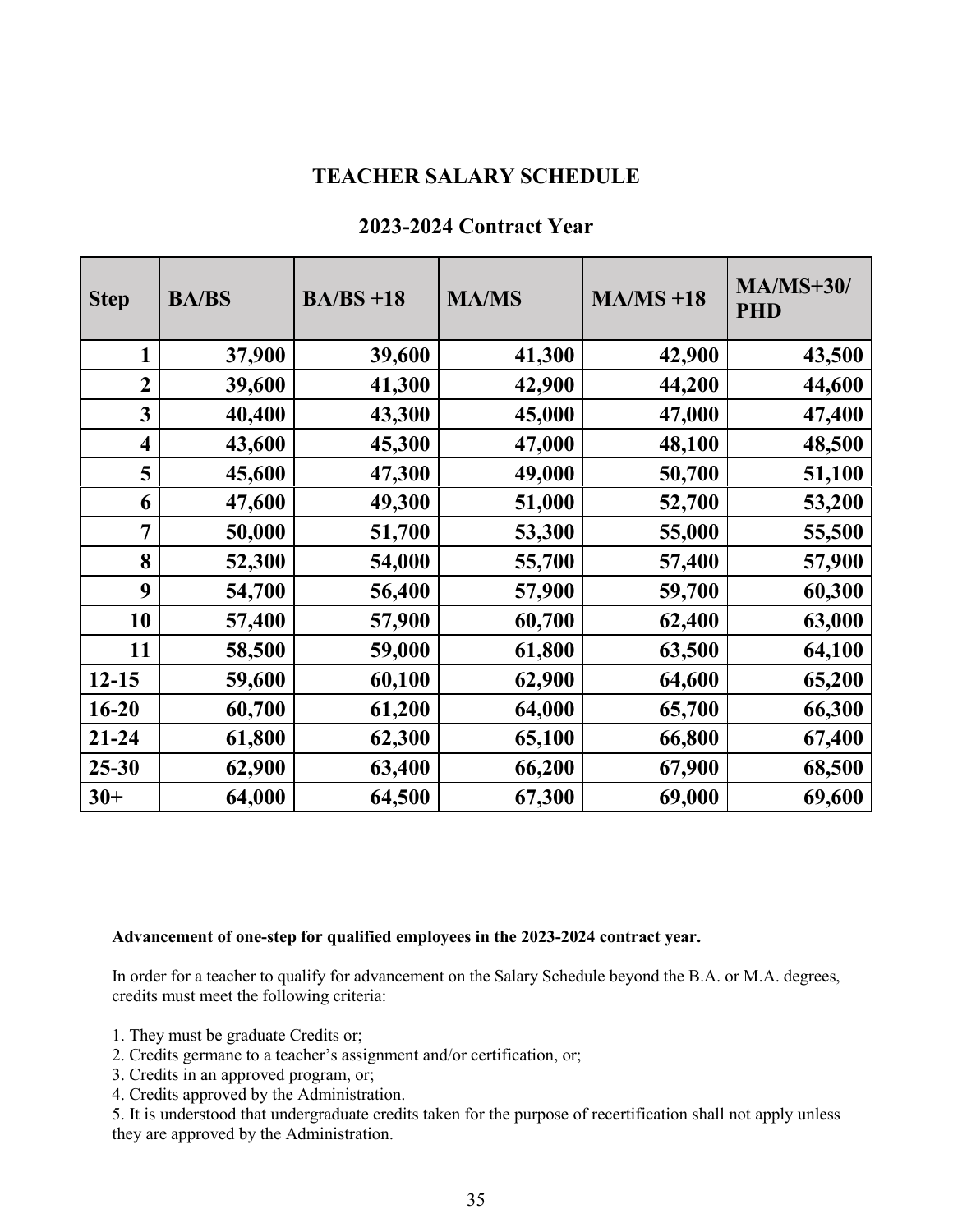### TRAVEL PAY - IRS rate

#### MULTI GRADE COMPENSATION

Multi grade teachers shall receive an annual stipend of \$750.00. Half shall be paid in December and the other half shall be paid at the end of the school year.

Definition: A multi grade assignment shall be two or more grade assignments in the same classroom for a full day, at the same time, for regularly scheduled instructional purposes. Teachers with partial day multi-grade assignments shall receive a pro-rated stipend proportional to the applicable fraction of the school day.

#### EXTRA-CURRICULAR ACTIVITIES

| $7th$ and $8th$ grade junior high boys and girls basketball | 3.0% BA/BS Base    |
|-------------------------------------------------------------|--------------------|
| $5th$ and $6th$ grade boys and girls basketball             | 2.5% BA/BS Base    |
| 7 <sup>th</sup> and 8 <sup>th</sup> grade volleyball        | 3.0% BA/BS Base    |
| Track                                                       | 2.5% BA/BS Base    |
| Camp Nesbit                                                 | 1.5% BA/BS Base    |
| <b>Band Director</b>                                        | 1.5% BA/BS Base    |
| $7th$ & $8th$ grade advisors                                | 1.5% BA/BS Base    |
| At Risk/Title I Director                                    | \$2,500.00         |
| School Store (up to two (2) teachers)                       | \$300.00           |
| <b>School Newsletter</b>                                    | \$300.00           |
| Literacy Leader                                             | 3.0% of BA/BS Base |

#### SCHOOL IMPROVEMENT COMMITTEE CHAIRPERSON

The School Improvement Committee Chairperson shall receive \$400.00 each semester payable at the last period of the semester. Total compensation is \$800.00 annually, provided four meetings are convened per fiscal year.

#### LEAD TEACHER

A teacher will receive a stipend of **6.0%** BA/BS per School Year when called upon to act as the District's administrative office. If more than one teacher is used in the Lead Teacher position, the **6.0%** BA/BS per school year will be divided among the number of Lead Teachers used during the School Year. In the event of an extended leave by the administrator defined as four consecutive weeks or more, an additional stipend of \$50.00 per day will be divided between the lead teachers.

### **SCHOOL CALENDAR**

To be prepared by Administration, i.e.; E.B. Holman shall follow the Houghton-Portage School District calendar.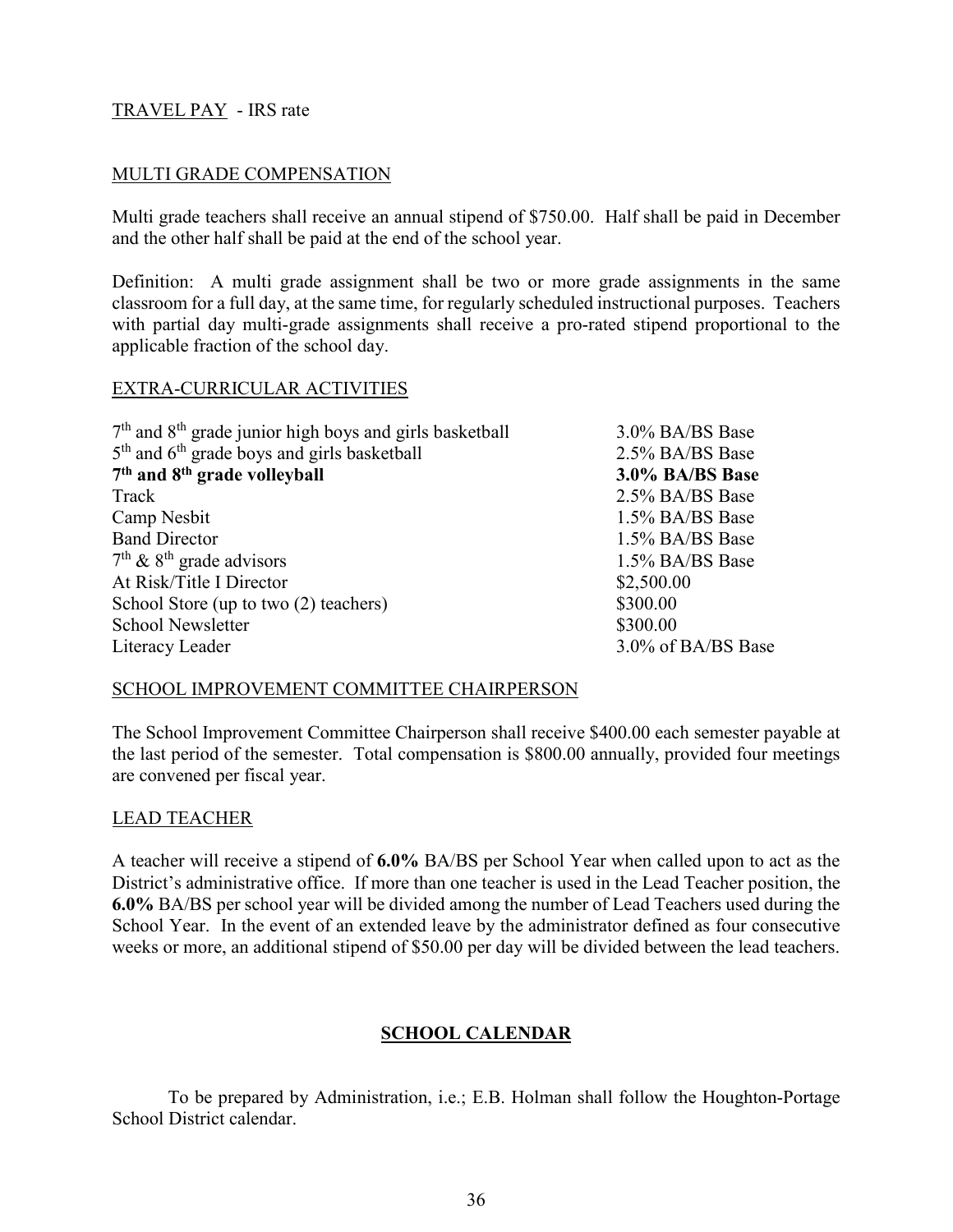### **DURATION OF AGREEMENT**

This Agreement shall be in effect from **July 1<sup>st</sup>, 2021** and shall continue in effect until the  $30<sup>th</sup>$  day of June 2024. Negotiations between the parties shall begin at least sixty (60) days prior to the contract expiration date.

The terms of such collective bargaining agreement between the parties are incorporated herein and by accepting and signing this "Master Agreement Signature Execution Clause" in this contract below, the parties agree to be bound by all such terms for the duration of this Agreement.

This Master Agreement will become enacted and implemented in full effect on the first date after the expiration date of the former Agreement by the last signature as dated of either of the parties' officials listed below, who are empowered to enter into this contract, is entered on the "Master Agreement-Execution of Instrument- Signature Enactment Clause" below.

The date of the last party below to sign the "Master Agreement-Execution of Instrument-Signature Enactment Clause" below will be entered in the first blank above in this "Duration of Agreement" provision of this Master Agreement as the "This Agreement shall be in effective from" date.

### Master Agreement-Execution of Instrument- Signature Enactment Clause

IN WITNESS WHEREOF, the parties hereto have caused this instrument to be executed by their signatures on the day and year below written.

 $\_$  , and the set of the set of the set of the set of the set of the set of the set of the set of the set of the set of the set of the set of the set of the set of the set of the set of the set of the set of the set of th

FOR THE BOARD FOR THE ASSOCIATION

DATE\_\_\_\_\_\_\_\_\_\_\_\_\_\_\_\_\_\_\_\_\_\_\_\_\_\_\_\_ DATE\_\_\_\_\_\_\_\_\_\_\_\_\_\_\_\_\_\_\_\_\_\_\_\_\_\_\_\_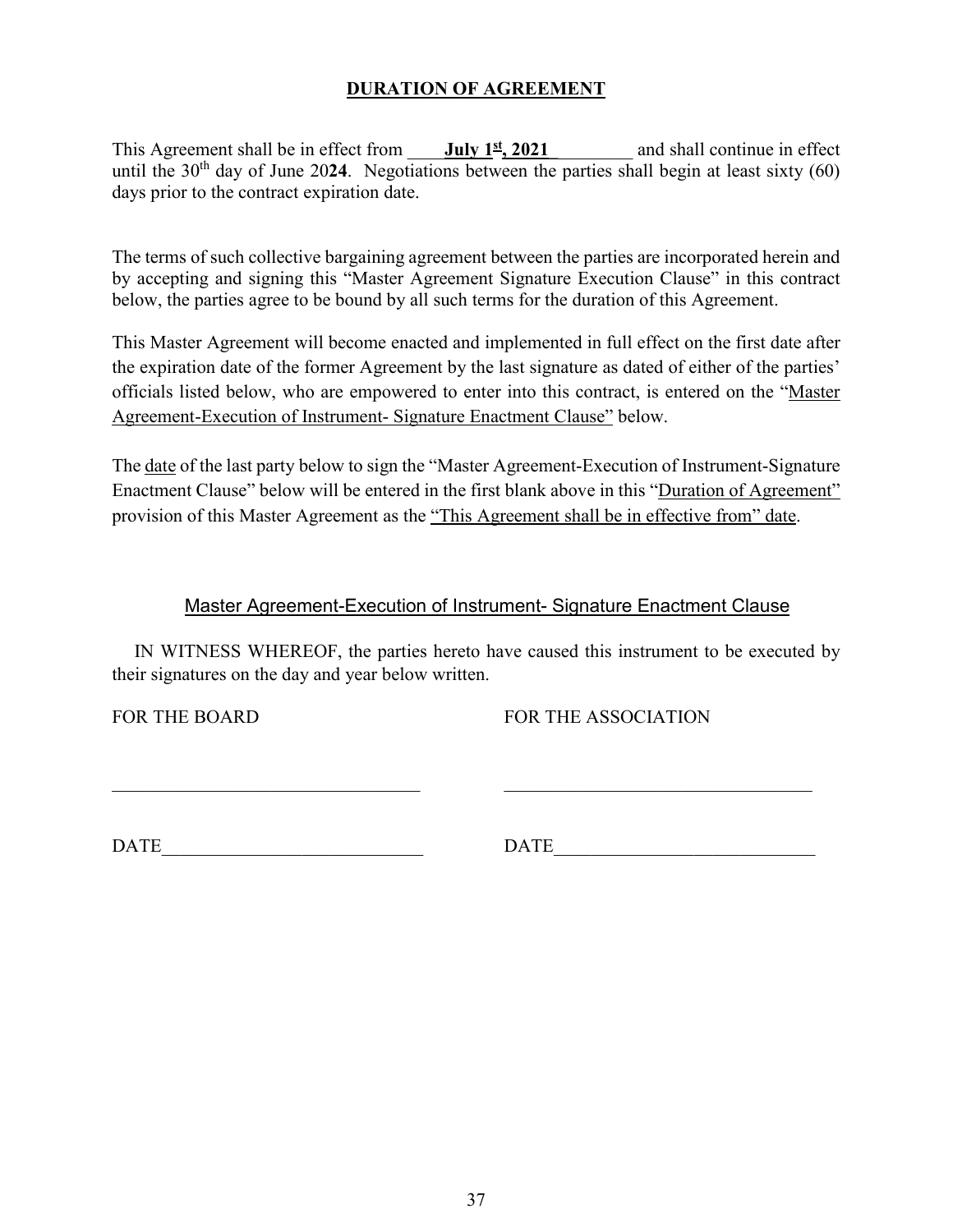#### **Grievance Report Form**

| Grievance: |             |                   | School District Distribution of Forms |                   |
|------------|-------------|-------------------|---------------------------------------|-------------------|
|            |             |                   |                                       | 1. Superintendent |
|            |             |                   |                                       | 2. Association    |
|            |             |                   |                                       | 3. Teacher        |
| Building:  | Assignment: | Name of Grievant: |                                       | Date Filed:       |
|            |             |                   |                                       |                   |
|            |             |                   |                                       |                   |

**Step 1**

A. Date Cause of Grievance Occurred

B. 1. Article and paragraph of contract alleged to have been violated:

| Article | Paragraph |
|---------|-----------|
|         |           |
|         |           |

2. Statement of Grievance:

(If additional space is needed in reporting Section B 1 and 2 of Step 1, attach an additional sheet.)

3. Relief Sought

Signature of Grievant **Date** 

Signature of Association Member **Date** 

C. Disposition by Superintendent:

Signature of Superintendent and Date Date